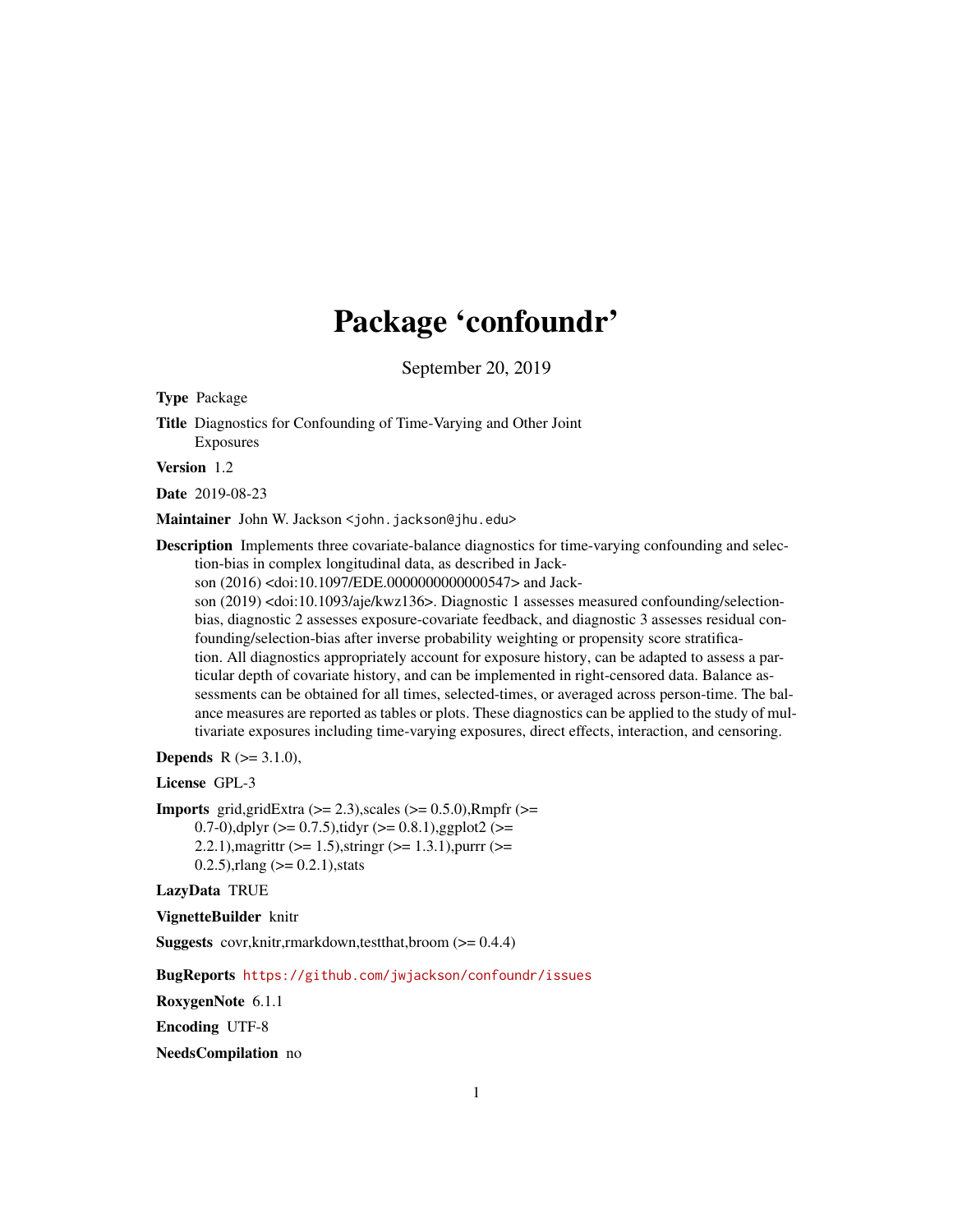<span id="page-1-0"></span>Author John W. Jackson [aut, cre], Erin Schnellinger [ctb], Linda Valeri [ctb]

Repository CRAN

Date/Publication 2019-09-20 04:40:02 UTC

# R topics documented:

|       | $\overline{2}$ |
|-------|----------------|
|       |                |
|       |                |
|       |                |
|       |                |
|       |                |
|       |                |
|       |                |
|       |                |
|       |                |
|       |                |
|       |                |
|       |                |
|       |                |
|       |                |
|       |                |
|       |                |
|       |                |
| Index | 34             |

apply.scope *Function to subset the output table from balance() or diagnose() to covariate balance metrics at a certain distance (e.g. a certain recency) or produce estimates that average over person-time.*

# Description

Function to subset the output table from balance() or diagnose() to covariate balance metrics at a certain distance (e.g. a certain recency) or produce estimates that average over person-time.

# Usage

```
apply.scope(input, diagnostic, approach, scope = "all",
 average.over = NULL, periods = NULL, list.distance = NULL,
  recency = NULL, sort.order = "alphabetical",
  ignore.missing.metric = "no", metric = "SMD")
```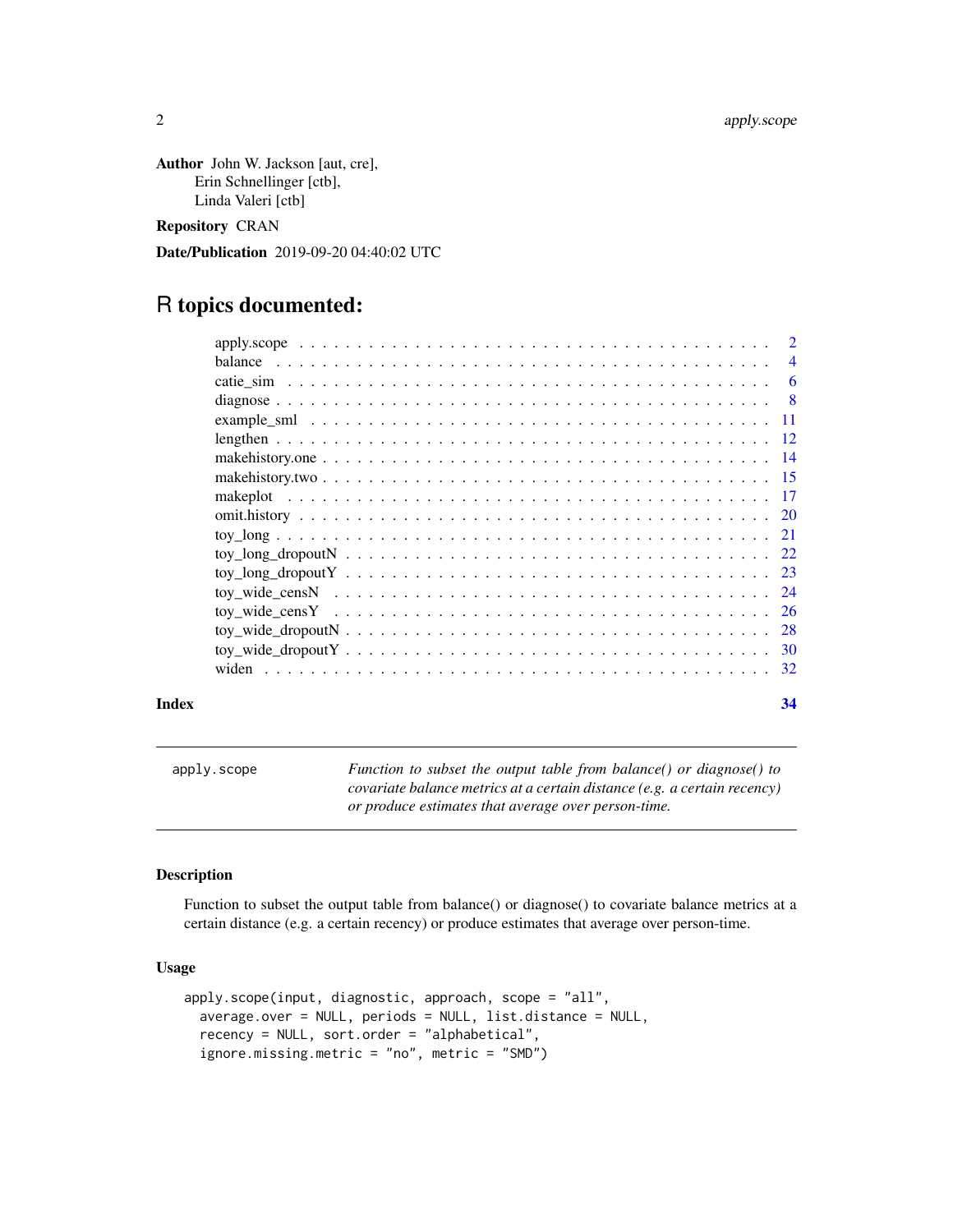# apply.scope 3

#### **Arguments**

| input                 | dataframe output by diagnose() or balance() function                                                                                                                                                                                                                                                                                                                                                                                                                                                                                                  |
|-----------------------|-------------------------------------------------------------------------------------------------------------------------------------------------------------------------------------------------------------------------------------------------------------------------------------------------------------------------------------------------------------------------------------------------------------------------------------------------------------------------------------------------------------------------------------------------------|
| diagnostic            | diagnostic of interest e.g. 1, 2, or 3                                                                                                                                                                                                                                                                                                                                                                                                                                                                                                                |
| approach              | adjustment method e.g. "none" or "weight" or "stratify"                                                                                                                                                                                                                                                                                                                                                                                                                                                                                               |
| scope                 | report the entire trellis e.g. "all", the diagonal e.g. "recent", or a summary e.g.<br>"average"                                                                                                                                                                                                                                                                                                                                                                                                                                                      |
| average.over          | summary level for average metrics e.g. standardize over "values" or "history" or<br>"time" or "distance"                                                                                                                                                                                                                                                                                                                                                                                                                                              |
| periods               | a list of contiguous segments of relative distance to pool over e.g. $list(0,1:4,5:10)$<br>would yield summaries over three segments                                                                                                                                                                                                                                                                                                                                                                                                                  |
| list.distance         | a vector of distances to retain after averaging over time e.g. $c(0,2)$                                                                                                                                                                                                                                                                                                                                                                                                                                                                               |
| recency               | an integer for the relative distance between exposures and covariate measure-<br>ments to focus on (e.g. 0 would represent the same timing). The default is 0 for<br>Diagnostics 1 and 3, and 1 for Diagnostic 2                                                                                                                                                                                                                                                                                                                                      |
| sort.order            | vector of root names for all covariates listed in the order in which they should<br>appear in the table (and also plot) e.g. c("n","m","o","l","p"). To display covari-<br>ates in alphabetical order (the default), leave blank or type "alphabetical"                                                                                                                                                                                                                                                                                               |
| ignore.missing.metric |                                                                                                                                                                                                                                                                                                                                                                                                                                                                                                                                                       |
|                       | "yes" or "no" depending on whether the user wishes to estimate averages over<br>person-time when there are missing values of the mean difference or standard-<br>ized mean difference. Missing values for the standardized mean difference<br>can occur when, for example, there is no covariate variation within levels of<br>exposure-history and measurement times. If this argument is set to "no" and<br>there are missing values, the average will also be missing. If set to "yes" an<br>average will be produced that ignores missing values. |
| metric                | the metric for which the user wishes to ignore missing values as specified in the<br>'ignore.missing.metric' argument.                                                                                                                                                                                                                                                                                                                                                                                                                                |

# Details

In most cases this helper function will not be needed by the user, unless omit.history() is called after diagnose() with scope="all" and one desires to subsequently average metris over time or distance. When using the balance(), diagnose(), or apply.scope() functions, specifying average.over="average" and average.over="time" will return balance metrics for each "distance" value. The output can be subset to specific distances of interest e.g. k=0 and k=2 by supplying a vector to list.distance e.g.  $c(0,2)$  but this is optional. Specifying average.over="distance", you can opt to average within segments of distance using the periods argument (leaving this blank will average over all distance values). The periods argument requires a list of contiguous numeric vectors e.g. list(0,1:4,5:10). For Diagnostic 3 this would report metrics at time t, averages over times t-1 to t-4, and averages over times t-5 to t-10. For Diagnostics 1 and 3 the entire range should lie between 0 and t. For Diagnostic 2 the entire range should lie between 1 and t.

#### Value

A covariate balance table. See the balance() function for details.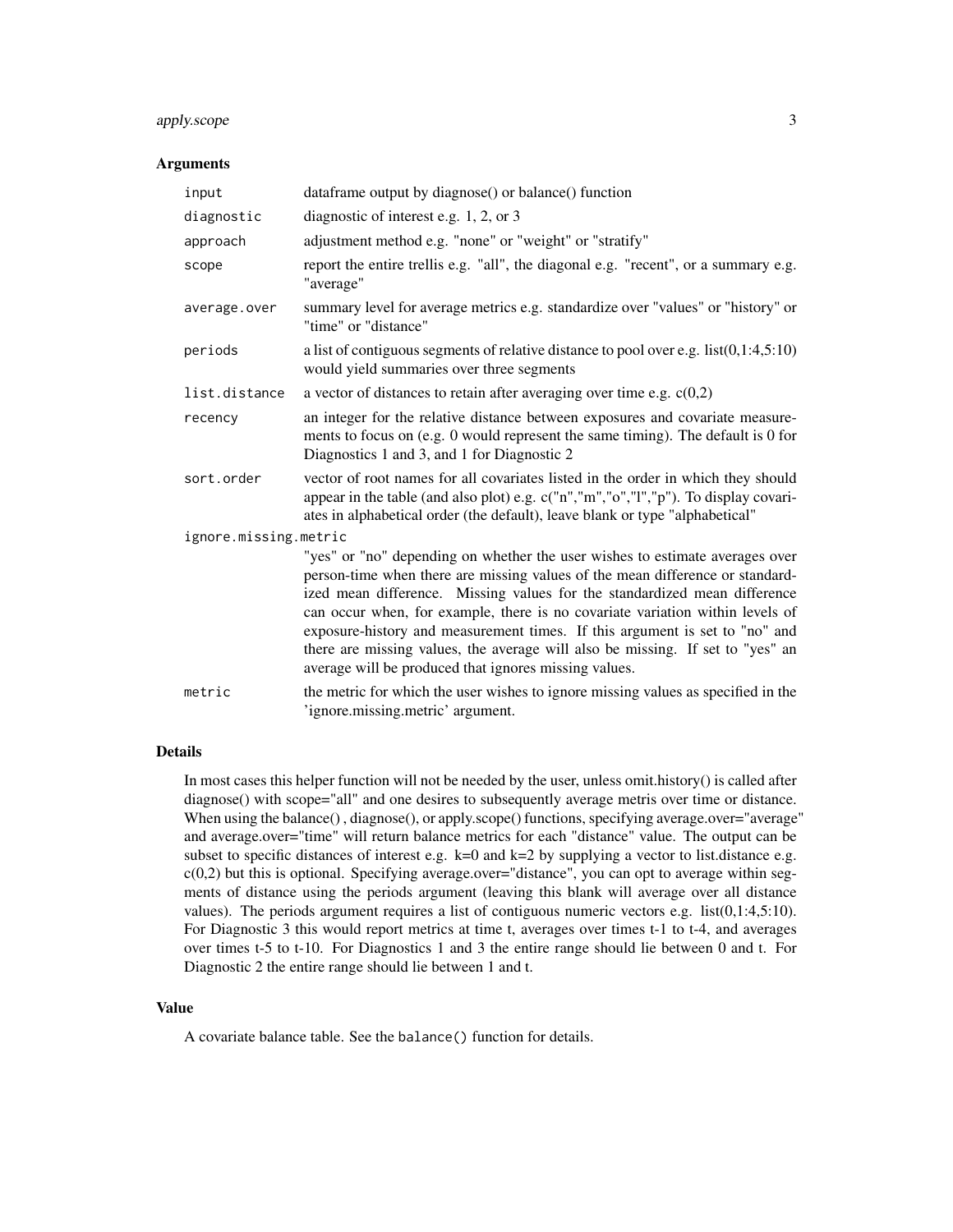<span id="page-3-0"></span>balance *Function to create a balance table for a specified diagnostic. Takes input from lengthen() or omit.history().*

# Description

Function to create a balance table for a specified diagnostic. Takes input from lengthen() or omit.history().

# Usage

```
balance(input, diagnostic, approach = "none", censoring, scope,
  times.exposure, times.covariate, exposure, history = NULL,
 weight.exposure = NULL, weight.censor = NULL, strata = NULL,
  recency = NULL, average.over = NULL, periods = NULL,
  list.distance = NULL, sort.order = "alphabetical", loop = "no",
  ignore.missing.metric = "no", metric = "SMD", sd.ref = "no")
```
# Arguments

| input           | a restructured tidy dataframe output from lengthen() or omit.history()                                                                                                                                           |
|-----------------|------------------------------------------------------------------------------------------------------------------------------------------------------------------------------------------------------------------|
| diagnostic      | diagnostic of interest e.g. $1, 2,$ or 3                                                                                                                                                                         |
| approach        | adjustment method e.g. "none" or "weight" or "stratify"                                                                                                                                                          |
| censoring       | use censoring indicators/weights e.g. "yes" or "no"                                                                                                                                                              |
| scope           | report the entire trellis e.g. "all", the diagonal e.g. "recent", or a summary e.g.<br>"average"                                                                                                                 |
|                 | times.exposure vector of exposure measurement times e.g. $c(0,1,2)$                                                                                                                                              |
| times.covariate |                                                                                                                                                                                                                  |
|                 | vector of covariate measurement times e.g. $c(0,1,2)$                                                                                                                                                            |
| exposure        | root name of exposure e.g. "a"                                                                                                                                                                                   |
| history         | root name of exposure history e.g. "h"                                                                                                                                                                           |
| weight.exposure |                                                                                                                                                                                                                  |
|                 | root name of IP exposure weights e.g. "wa"                                                                                                                                                                       |
| weight.censor   | root name of IP censoring weights e.g. "ws"                                                                                                                                                                      |
| strata          | root name of propensity-score strata e.g. "e"                                                                                                                                                                    |
| recency         | an integer for the relative distance between exposures and covariate measure-<br>ments to focus on (e.g. 0 would represent the same timing). The default is 0 for<br>Diagnostics 1 and 3, and 1 for Diagnostic 2 |
| average.over    | summary level for average metrics e.g. standardize over "values" or "history" or<br>"time" or "distance"                                                                                                         |
| periods         | a list of contiguous segments of relative distance to pool over e.g. $list(0,1:4,5:10)$<br>would yield summaries over three segments                                                                             |
| list.distance   | a vector of distances to retain after averaging over time e.g. $c(0,2)$                                                                                                                                          |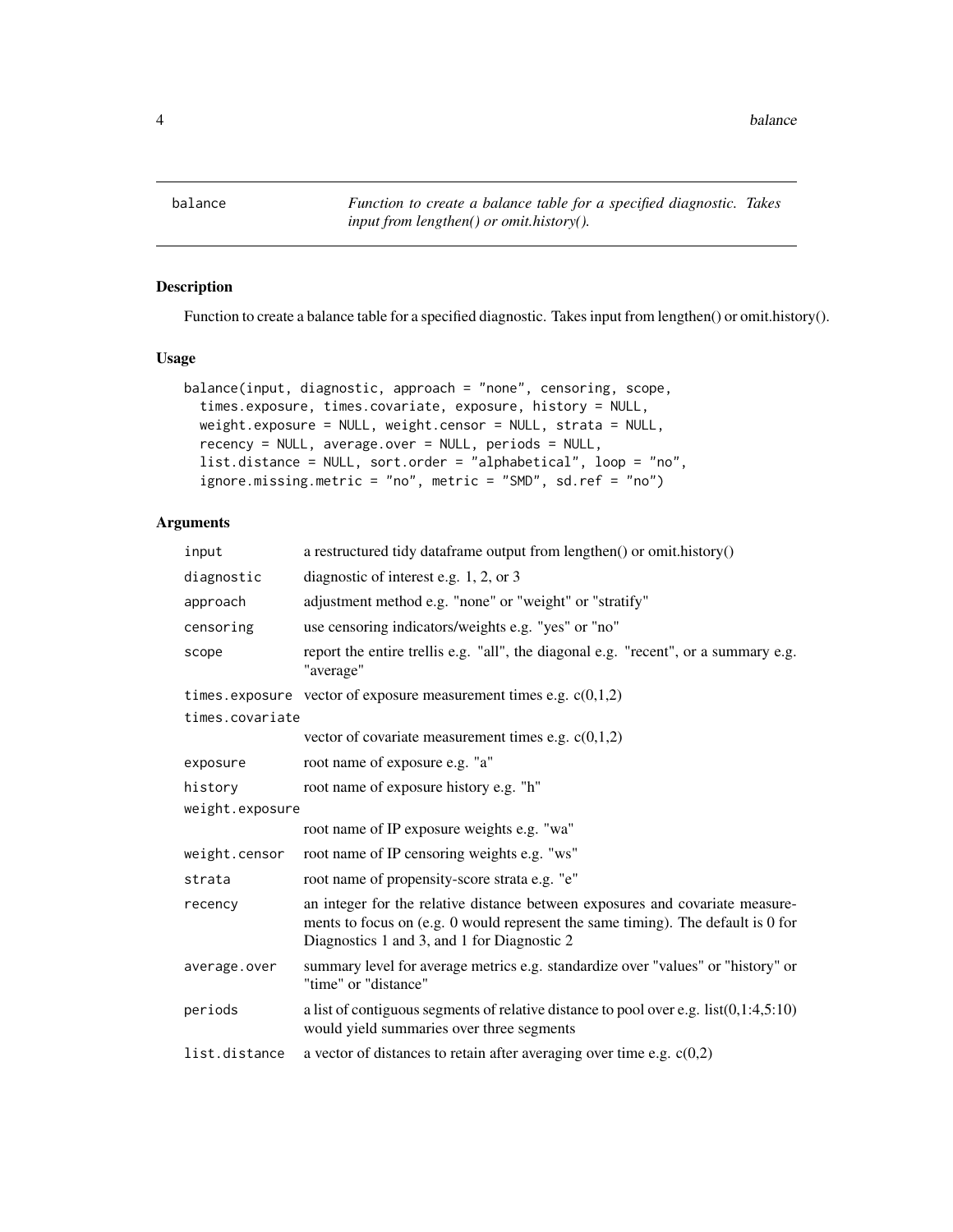#### balance 5 and 5 and 5 and 5 and 5 and 5 and 6 and 6 and 6 and 6 and 6 and 6 and 6 and 6 and 6 and 6 and 6 and 6 and 6 and 6 and 6 and 6 and 6 and 6 and 6 and 6 and 6 and 6 and 6 and 6 and 6 and 6 and 6 and 6 and 6 and 6 an

| sort.order            | vector of root names for all covariates listed in the order in wheihe they should<br>appear in the table (and also plot) e.g. c("n","m","o","l","p"). To display covari-<br>ates in alphabetical order (the default), leave blank or type "alphabetical"                                                                                                                                                                                                                                                                                              |
|-----------------------|-------------------------------------------------------------------------------------------------------------------------------------------------------------------------------------------------------------------------------------------------------------------------------------------------------------------------------------------------------------------------------------------------------------------------------------------------------------------------------------------------------------------------------------------------------|
| loop                  | a house keeping argument the user can ignore. It is automatically set when the<br>balance function is called by the diagnose() function described later. The default<br>is set to "no".                                                                                                                                                                                                                                                                                                                                                               |
| ignore.missing.metric |                                                                                                                                                                                                                                                                                                                                                                                                                                                                                                                                                       |
|                       | "yes" or "no" depending on whether the user wishes to estimate averages over<br>person-time when there are missing values of the mean difference or standard-<br>ized mean difference. Missing values for the standardized mean difference<br>can occur when, for example, there is no covariate variation within levels of<br>exposure-history and measurement times. If this argument is set to "no" and<br>there are missing values, the average will also be missing. If set to "yes" an<br>average will be produced that ignores missing values. |
| metric                | the metric for which the user wishes to ignore missing values as specified in the<br>'ignore.missing.metric' argument.                                                                                                                                                                                                                                                                                                                                                                                                                                |
| sd.ref                | "yes" or "no" depending on whether the user wishes to use the standard deviation<br>of the reference group when calculating the SMD.                                                                                                                                                                                                                                                                                                                                                                                                                  |

#### Details

When using the balance(), diagnose(), or apply.scope() functions, specifying average.over="average" and average.over="time" will return balance metrics for each "distance" value. The output can be subset to specific distances of interest e.g.  $k=0$  and  $k=2$  by supplying a vector to list.distance e.g. c(0,2) but this is optional. Specifying average.over="distance", you can opt to average within segments of distance using the periods argument (leaving this blank will average over all distance values). The periods argument requires a list of contiguous numeric vectors e.g. list(0,1:4,5:10). For Diagnostic 3 this would report metrics at time t, averages over times t-1 to t-4, and averages over times t-5 to t-10. For Diagnostics 1 and 3 the entire range should lie between 0 and t. For Diagnostic 2 the entire range should lie between 1 and t.

#### Value

A dataframe depicting a covariate balance table. If the argument scope does not equal "average" the returned table reports the mean difference D as well as the standardized mean difference SMD across levels of exposure, for each comparison of a non-referent value of exposure E vs. the referent value (the lowest value by default) at each pairing of exposure measurement times time.covariate and covariate measurement times time.covariate within levels of exposure history H (and/or strata S). The sample size of the non-referent group Nexp and the sample size summed across the nonreferent and referent groups N used in the computation of D or SMD are also provided within levels of H and/or S. If the argument scope equals "average" and the argument average.over equals either "values" or "history" or "strata" the format is the same with the averaged over column removed. If the argument scope equals "average" and the argument average.over equals "time" then a column distance indicating the time between exposure and covariate measurements will be included. If the arguement for scope equals "average" and the argument for average.over equals "distance" then the columns period.start and period.end indicating the beginning and end of person-time segments will appear.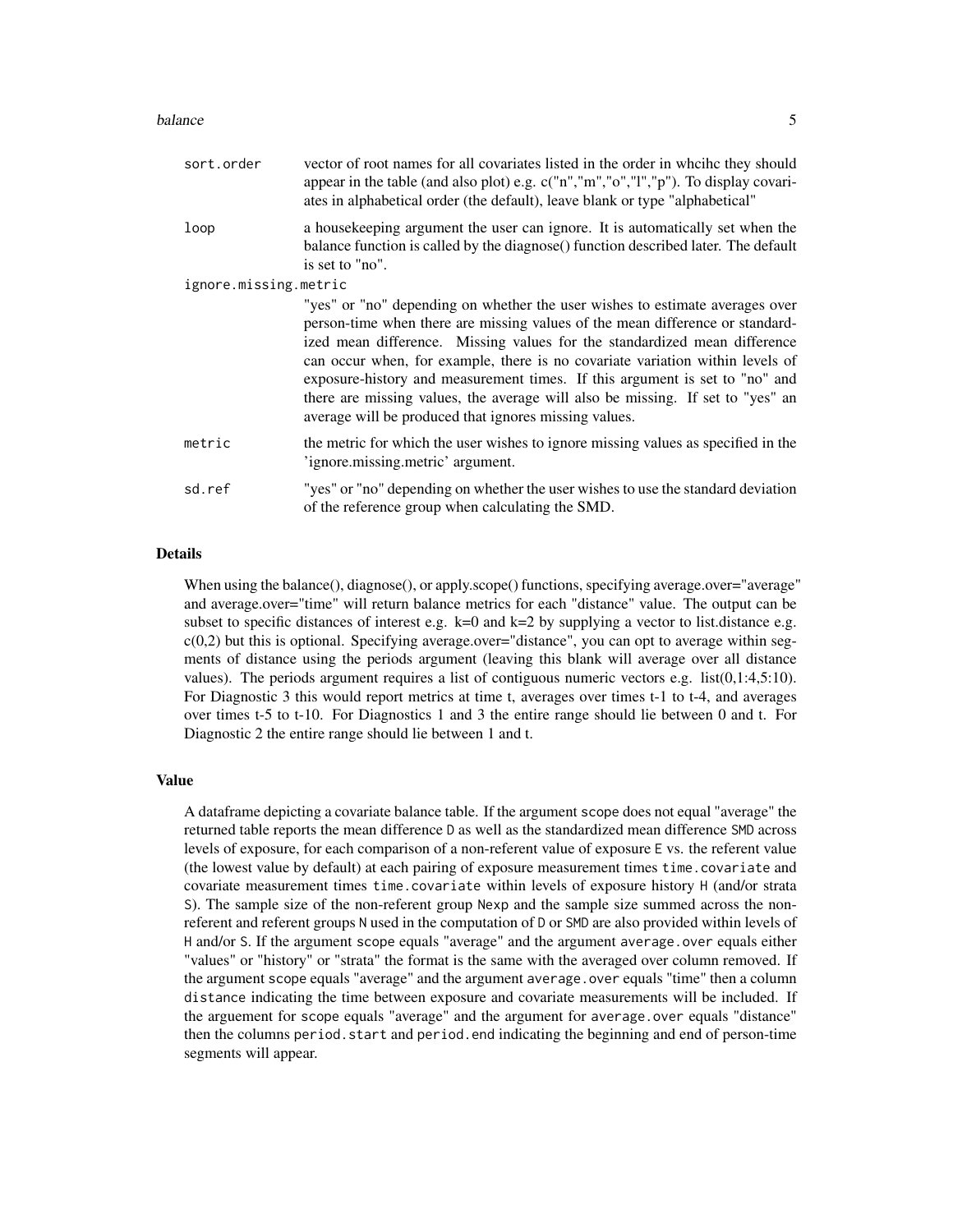# Examples

```
# Simulate the output of lengthen() or omit.history()
id \leq -as.numeric(rep(c(1,1,1,2,2,2), 70))time.exposure \leq as.numeric(rep(c(0,1,2), 140))
a \leq -as.character(rep(c(0,1,1,1,0,0), 70))h <- as.character(rep(c("H","H0","H01","H","H0","H01"), 70))
name.cov <- as.character(c(rep("n",60), rep("l",180), rep("m",180)))
time.covariate <- as.numeric(rep(c(rep(0,7), rep(1,7), rep(2,7)), 60))
value.cov <- as.numeric(rnorm(420, 2, 3))
mydata.long.omit <- data.frame(id, time.exposure, a, h,
                               name.cov, time.covariate, value.cov)
# Run the balance() function
mytable <- balance(input=mydata.long.omit,
                   diagnostic=1,
                   approach="none",
                   censoring="no",
                   scope="all",
                   times.exposure=c(0,1,2),
                   times.covariate=c(0,1),
                   sort.order=c("l","m","n"),
                   exposure="a",
                   history="h"
                   )
```
catie\_sim *Simulated data, loosely based on the Clinical Antipsychotic Trial of Intervention Effectiveness (CATIE) study.*

# **Description**

1430 completely hypothetical persons with schizophrenia randomized to one of five antipsychotics and followed for up to 18 months. Note that the simulation did not build in sequential randomization, as was done in the trial.

#### Usage

data(catie\_sim)

# Format

A dataframe with 8,632 rows and 62 variables:

CATIEID person id

time month of study visit (0, 1, 3, 6, 9, 12, 15, 18)

td tardive diskinesia stratum

<span id="page-5-0"></span>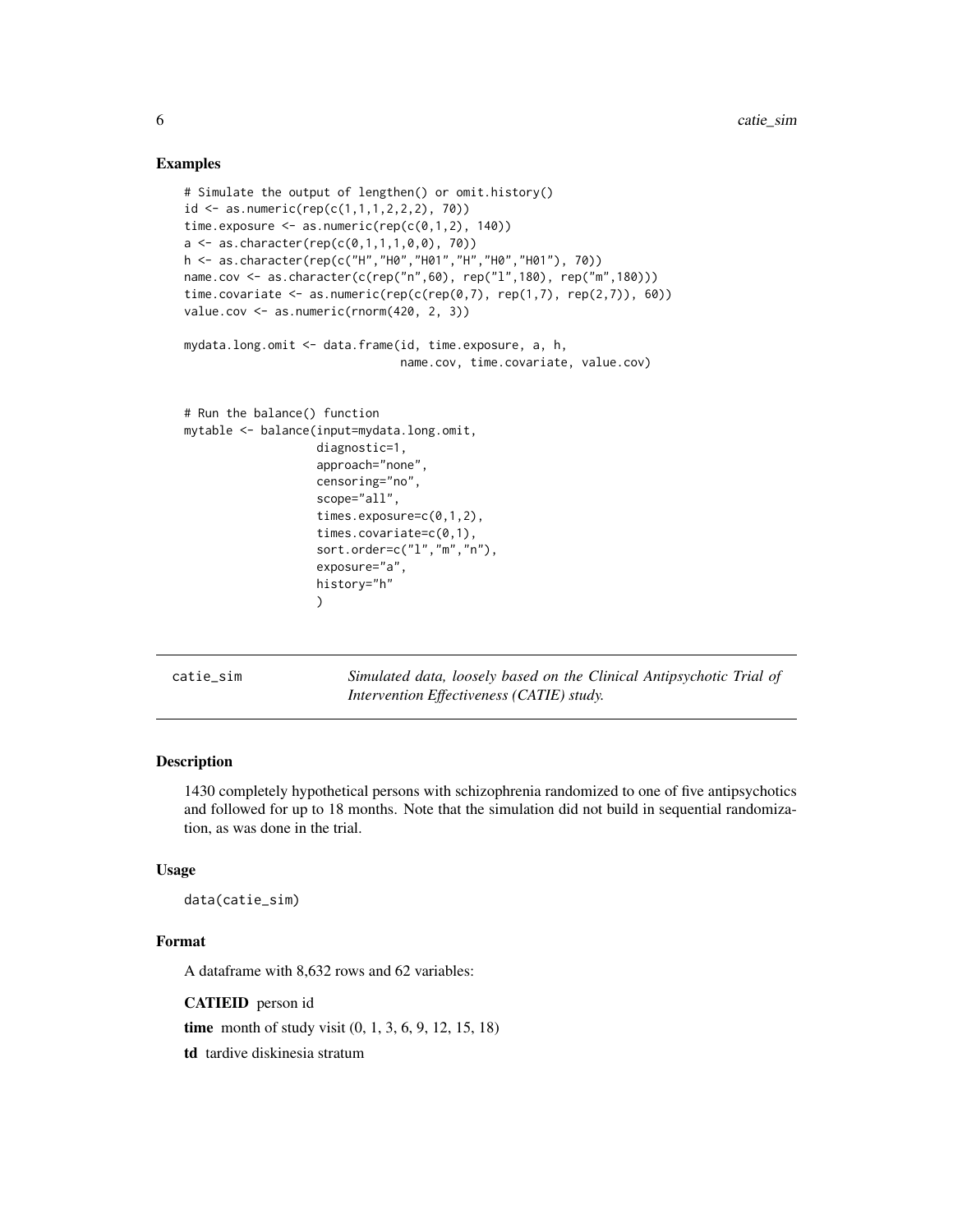#### catie\_sim 7

zprcort ziprasidone cohort stratum race 1:white, 2:black, 3:other age.grp 1:18-24, 2:25-34, 3:45-44, 4:45-54, 5:55-67 educ.bin high school graduate site.ro study site, research only site.sh study site, state mental health site.uc study site, university center site.va study site, veterans affairs treat.grp antipsychotic 1:ola, 2:que, 3:ris, 4:per, 5:zip cs14 drug use scale cs16 clinical global impressions (CGI) severity scale calg1 calgary depression scale weight in lbs epsmean Simpson-Agnes extrapyramidal symptoms qoltot quality of life total score pansstotal positive and negative syndrome scale (PANSS) phase.change.vis switch to new antipsychotic white race dummy variable, white black race dummy variable, black other race dummy variable, other age.grp.1824 age group dummy variable, 18-24 years age.grp.2534 age group dummy variable, 25-34 years age.grp.3544 age group dummy variable, 35-44 years age.grp.4554 age group dummy variable, 45-54 years age.grp.5567 age group dummy variable, 55-67 years Bpansstotal pansstotal at time 0 Bcs14 cs14 at time 0 Bcs16 cs16 at time 0 Bcalg1 calg1 at time 0 Bqoltot qoltot at time 0 Chg.pansstotal change in pansstotal pct.gain percent weight gain phase.change.cum number of switches to antipsychotic phase.change.cum.rec time-varying version of ever switch to antipsychotic lead.pansstotal pansstotal at next visit treat.grp.ola olanzapine arm dummy

treat.grp.que quetiapine arm dummy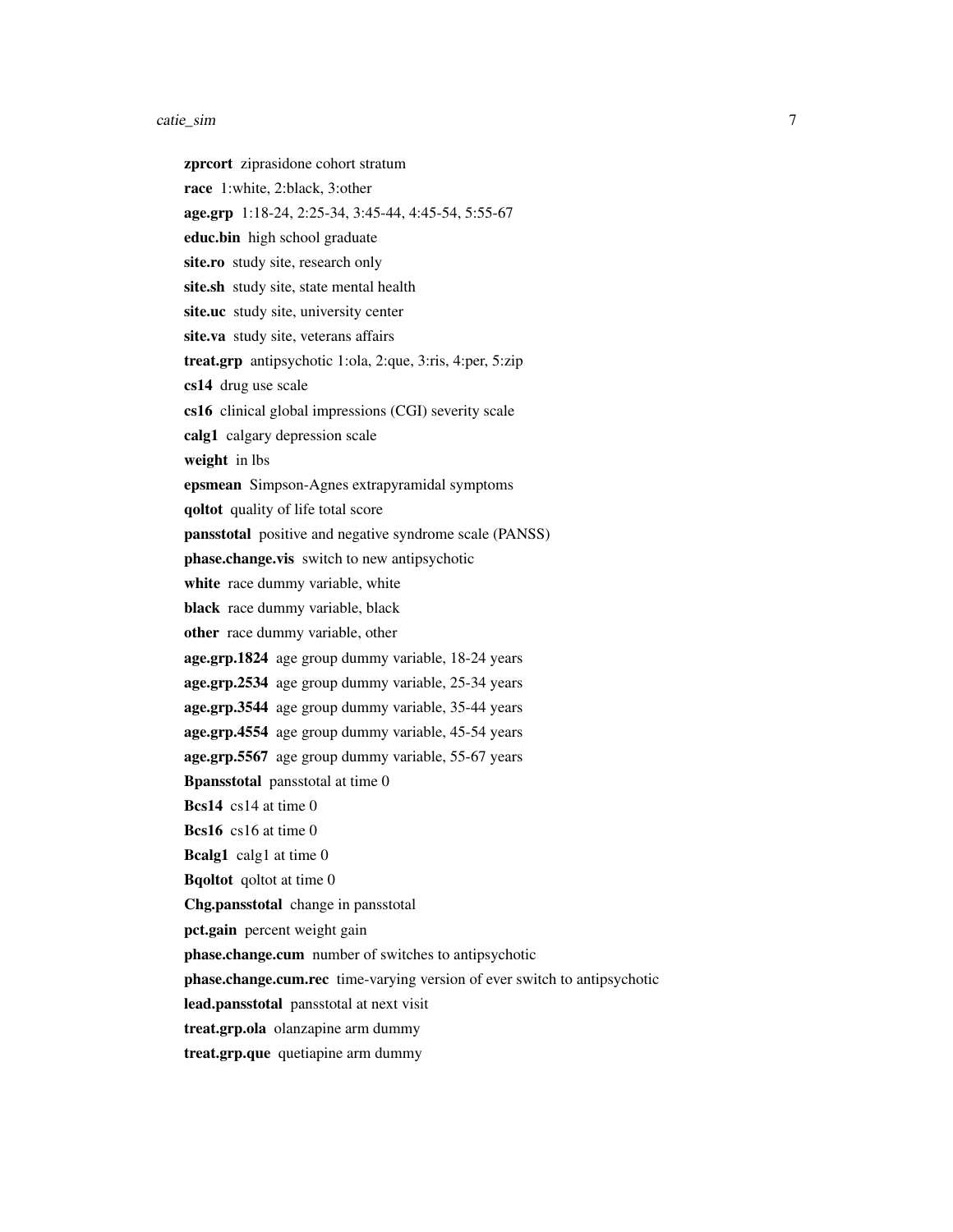#### <span id="page-7-0"></span>8 diagnose et al. 2008 a construction of the construction of the construction of the construction of the construction of the construction of the construction of the construction of the construction of the construction of t

- treat.grp.ris risperidone arm dummy
- treat.grp.per perphenazine arm dummy
- treat.grp.zip ziprasidone arm dummy
- studydisc last visit (1=yes, 0 otherwise)
- num.x probability of treatment arm
- den.x probability of treatment arm given baseline covariates
- wx.b stabilized iptw for treatment arm
- num.po probability studydisc=1, given treat.grp & baseline covariates, common model
- den.po probability studydisc=1, given treat.grp & baseline and time-varying covariates, common model
- **num.tr** probability studydisc=1, given treat.grp  $\&$  baseline covariates, treat.grp specific model
- den.tr probability studydisc=1, given treat.grp & baseline and time-varying covariates, treat.grp specific model
- wpo stabilized ipcw, from common model, not truncated
- wtr stabilized ipcw, from treat.grp specific model, not truncated
- wpo stabilized ipcw, truncated 99th tile
- wtr stabilized ipcw, from treat.grp specific model, truncated 99th tile
- wpo stabilized ipcw, from common model, truncated 95th tile
- wtr stabilized ipcw, from treat.grp specific model, truncated 95th tile
- wpo stabilized ipcw, from common model, truncated 90th tile
- wtr stabilized ipcw, from treat.grp specific model, truncated 90th tile

#### References

Lieberman JA, Stroup TS, McEvoy JP, Swartz MS, Rosenheck RA, Perkins DO, Keefe RS, Davis SM, Davis CE, Lebowitz BD, Severe J, Hsiao JK; Clinical Antipsychotic Trials of Intervention Effectiveness (CATIE) Investigators. Effectiveness of antipsychotic drugs in patients with chronic schizophrenia. N Engl J Med. 2005 Sep 22;353(12):1209-23. Epub 2005 Sep 19. Erratum in: N Engl J Med. 2010 Sep 9;363(11):1092-3. PubMed PMID: 16172203.

diagnose *Function to loop over the lengthen() and balance() functions.*

#### **Description**

Function to loop over the lengthen() and balance() functions.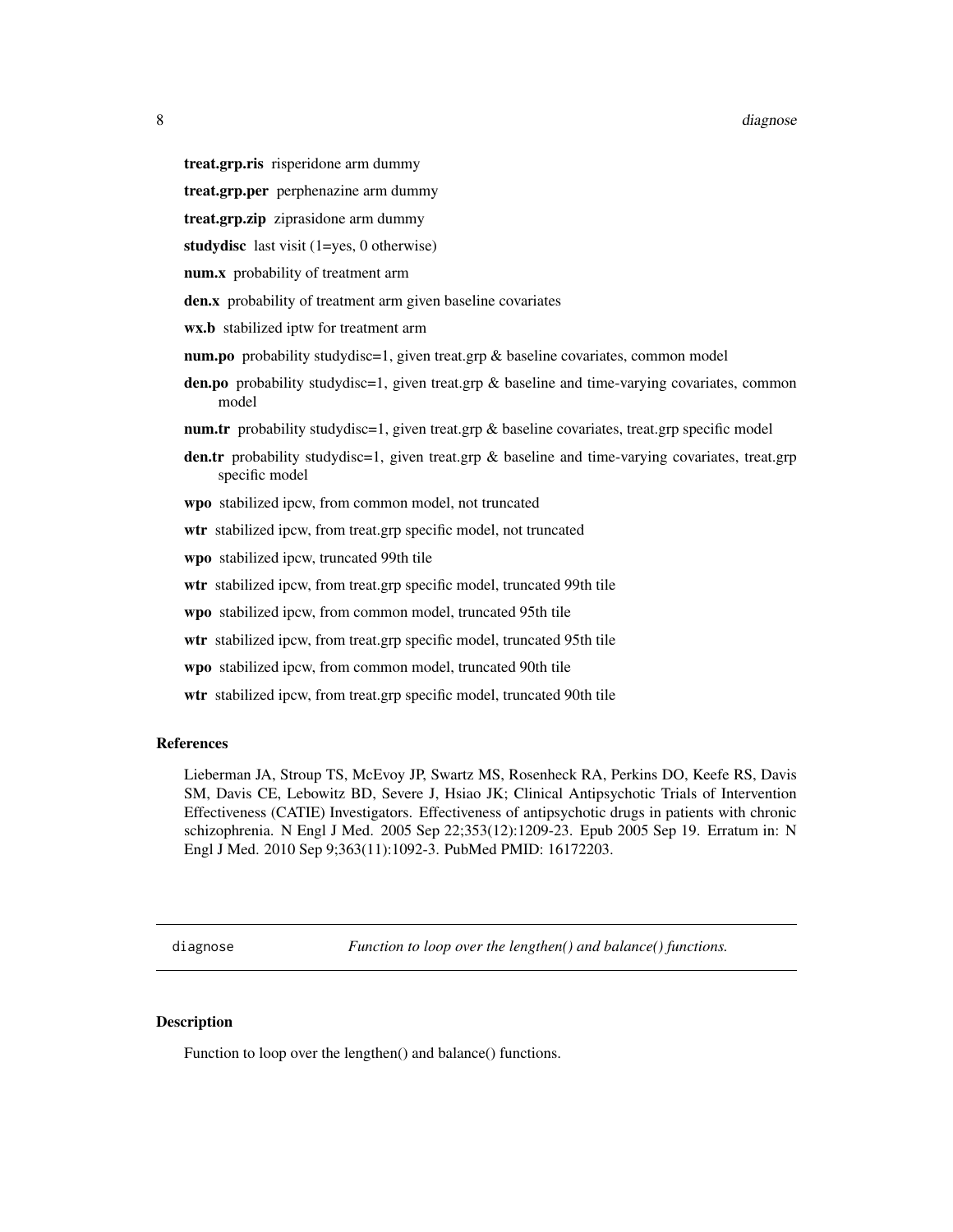#### diagnose **9**9

# Usage

```
diagnose(input, diagnostic, approach = "none", scope, censoring, id,
  times.exposure, times.covariate, exposure, temporal.covariate,
  static.covariate = NULL, history = NULL, weight.exposure = NULL,
 censor = NULL, weight.censor = NULL, strata = NULL,
 recency = NULL, average.over = NULL, periods = NULL,
 list.distance = NULL, sort.order = "alphabetical", loop = "no",
  ignore.missing.metric = "no", metric = "SMD", sd.ref = "no")
```
# Arguments

| input              | dataframe in wide format (e.g., indexed by person)                                                                                                                                                               |
|--------------------|------------------------------------------------------------------------------------------------------------------------------------------------------------------------------------------------------------------|
| diagnostic         | diagnostic of interest e.g. $1, 2$ , or 3                                                                                                                                                                        |
| approach           | adjustment method e.g. "none" or "weight" or "stratify"                                                                                                                                                          |
| scope              | report the entire trellis e.g. "all", the diagonal e.g. "recent", or a summary e.g.<br>"average"                                                                                                                 |
| censoring          | use censoring indicators/weights e.g. "yes" or "no"                                                                                                                                                              |
| id                 | unique observation identifier e.g. "id"                                                                                                                                                                          |
|                    | times.exposure vector of exposure measurement times e.g. $c(0,1,2)$                                                                                                                                              |
| times.covariate    |                                                                                                                                                                                                                  |
|                    | vector of covariate measurement times e.g. $c(0,1,2)$                                                                                                                                                            |
| exposure           | root name of exposure e.g. "a"                                                                                                                                                                                   |
| temporal.covariate |                                                                                                                                                                                                                  |
|                    | a vector of root names for covariates whose values change over time e.g. c("I","m","n","o","p")                                                                                                                  |
| static.covariate   |                                                                                                                                                                                                                  |
|                    | a vector of root names for covariates whose values do not change (covariates<br>listed here should not appear in the temporal.covariate argument)                                                                |
| history            | the root name for history measurements e.g. "h"                                                                                                                                                                  |
| weight.exposure    |                                                                                                                                                                                                                  |
|                    | the root name for exposure weights e.g. "wa"                                                                                                                                                                     |
| censor             | the root name for censoring indicators e.g. "s"                                                                                                                                                                  |
| weight.censor      | the root name for censoring weights e.g. "ws"                                                                                                                                                                    |
| strata             | the root name for propensity-score strata e.g. "e"                                                                                                                                                               |
| recency            | an integer for the relative distance between exposures and covariate measure-<br>ments to focus on (e.g. 0 would represent the same timing). The default is 0 for<br>Diagnostics 1 and 3, and 1 for Diagnostic 2 |
| average.over       | summary level for average metrics e.g. standardize over "values" or "history" or<br>"time" or "distance"                                                                                                         |
| periods            | a list of contiguous segments of relative distance to pool over e.g. $list(0,1:4,5:10)$<br>would yield summaries over three segments                                                                             |
| list.distance      | a vector of distances to retain after averaging over time e.g. $c(0,2)$                                                                                                                                          |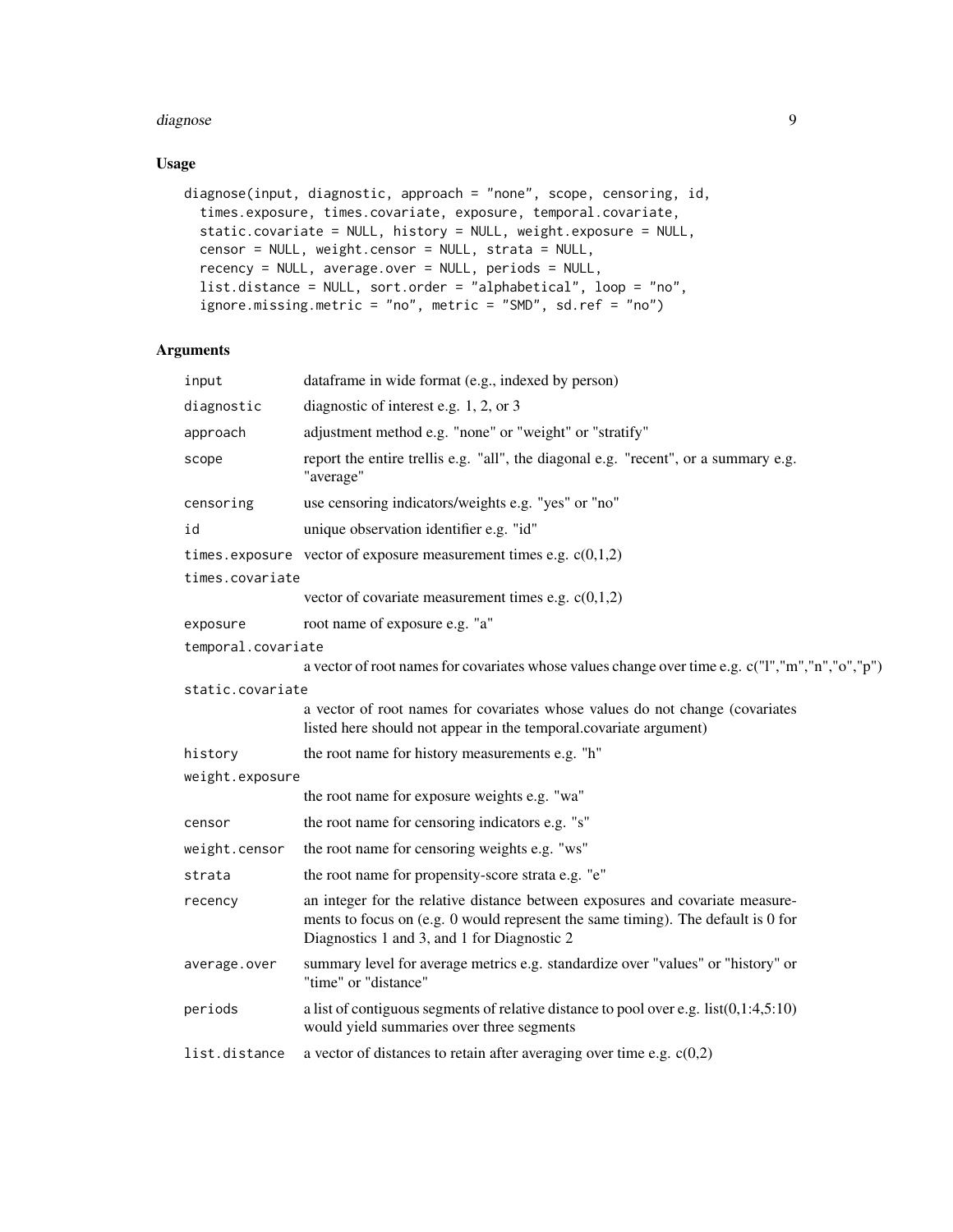| sort.order            | vector of root names for all covariates listed in the order in which they should<br>appear in the table (and also plot) e.g. c("n","m","o","l","p"). To display covari-<br>ates in alphabetical order (the default), leave blank or type "alphabetical"                                                                                                                                                                                                                                                                                               |
|-----------------------|-------------------------------------------------------------------------------------------------------------------------------------------------------------------------------------------------------------------------------------------------------------------------------------------------------------------------------------------------------------------------------------------------------------------------------------------------------------------------------------------------------------------------------------------------------|
| loop                  | "yes" to iteratively apply balance() and lengthen() or "no" to process all covari-<br>ates and measurement times at once.                                                                                                                                                                                                                                                                                                                                                                                                                             |
| ignore.missing.metric |                                                                                                                                                                                                                                                                                                                                                                                                                                                                                                                                                       |
|                       | "yes" or "no" depending on whether the user wishes to estimate averages over<br>person-time when there are missing values of the mean difference or standard-<br>ized mean difference. Missing values for the standardized mean difference<br>can occur when, for example, there is no covariate variation within levels of<br>exposure-history and measurement times. If this argument is set to "no" and<br>there are missing values, the average will also be missing. If set to "yes" an<br>average will be produced that ignores missing values. |
| metric                | the metric for which the user wishes to ignore missing values as specified in the<br>'ignore.missing.metric' argument.                                                                                                                                                                                                                                                                                                                                                                                                                                |
| sd.ref                | "yes" or "no" depending on whether the user wishes to use the standard deviation<br>of the reference group when calculating the SMD.                                                                                                                                                                                                                                                                                                                                                                                                                  |

#### Details

When using the balance(), diagnose(), or apply.scope() functions, specifying average.over="average" and average.over="time" will return balance metrics for each "distance" value. The output can be subset to specific distances of interest e.g.  $k=0$  and  $k=2$  by supplying a vector to list.distance e.g.  $c(0,2)$  but this is optional. Specifying average.over="distance", you can opt to average within segments of distance using the periods argument (leaving this blank will average over all distance values). The periods argument requires a list of contiguous numeric vectors e.g. list(0,1:4,5:10). For Diagnostic 3 this would report metrics at time t, averages over times t-1 to t-4, and averages over times t-5 to t-10. For Diagnostics 1 and 3 the entire range should lie between 0 and t. For Diagnostic 2 the entire range should lie between 1 and t.

#### Value

A covariate balance table. See the balance() function for details.

#### Examples

# This example uses the included "example\_sml.rda" data set

```
diagnose(input=example_sml,
```

```
diagnostic=1,
censoring="no",
approach="none",
scope="all",
id="id",
times.exposure=c(0,1,2),
times.covariate=c(0,1,2),
exposure="a",
temporal.covariate=c("l","m","n"),
static.covariate=c("o", "p"),
```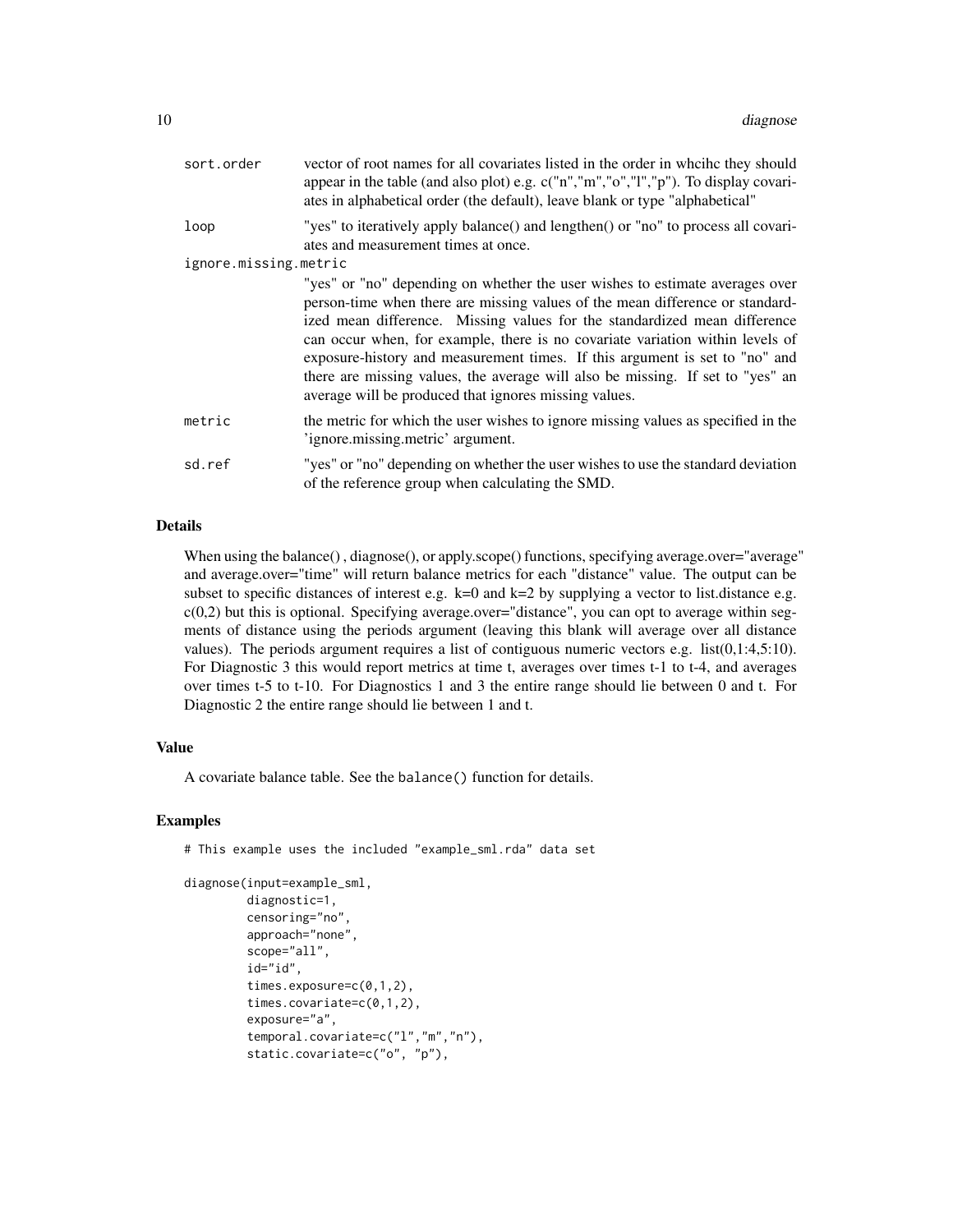# <span id="page-10-0"></span>example\_sml 11

```
sort.order="alphabetical",
history="h",
ignore.missing.metric="no",
loop="yes",
sd.ref="no")
```
example\_sml *Artifical data set used to illustrate the functionality of confoundr.*

# **Description**

The example\_sml data set contains 10,000 records and 38 variables. These variables include timevarying exposures, outcomes, and covariates, along with strata and censoring indicators. Timevarying inverse-probability-of-exposure weights and censoring weights are available as well.

#### Usage

data(example\_sml)

# Format

A data frame with 10,000 rows and 38 variables:

X1 row label, can be ignored

id subject ID

a\_0 exposure measurement at time 0

a\_1 exposure measurement at time 1

a\_2 exposure measurement at time 2

1 0 covariate measurement at time 0

l\_1 covariate measurement at time 1

l\_2 covariate measurement at time 2

m 0 covariate measurement at time 0

m\_1 covariate measurement at time 1

m\_2 covariate measurement at time 2

n\_0 covariate measurement at time 0

n\_1 covariate measurement at time 1

- n\_2 covariate measurement at time 2
- o\_0 covariate measurement at time 0
- o\_1 covariate measurement at time 1
- o\_2 covariate measurement at time 2
- p\_0 covariate measurement at time 0
- p\_1 covariate measurement at time 1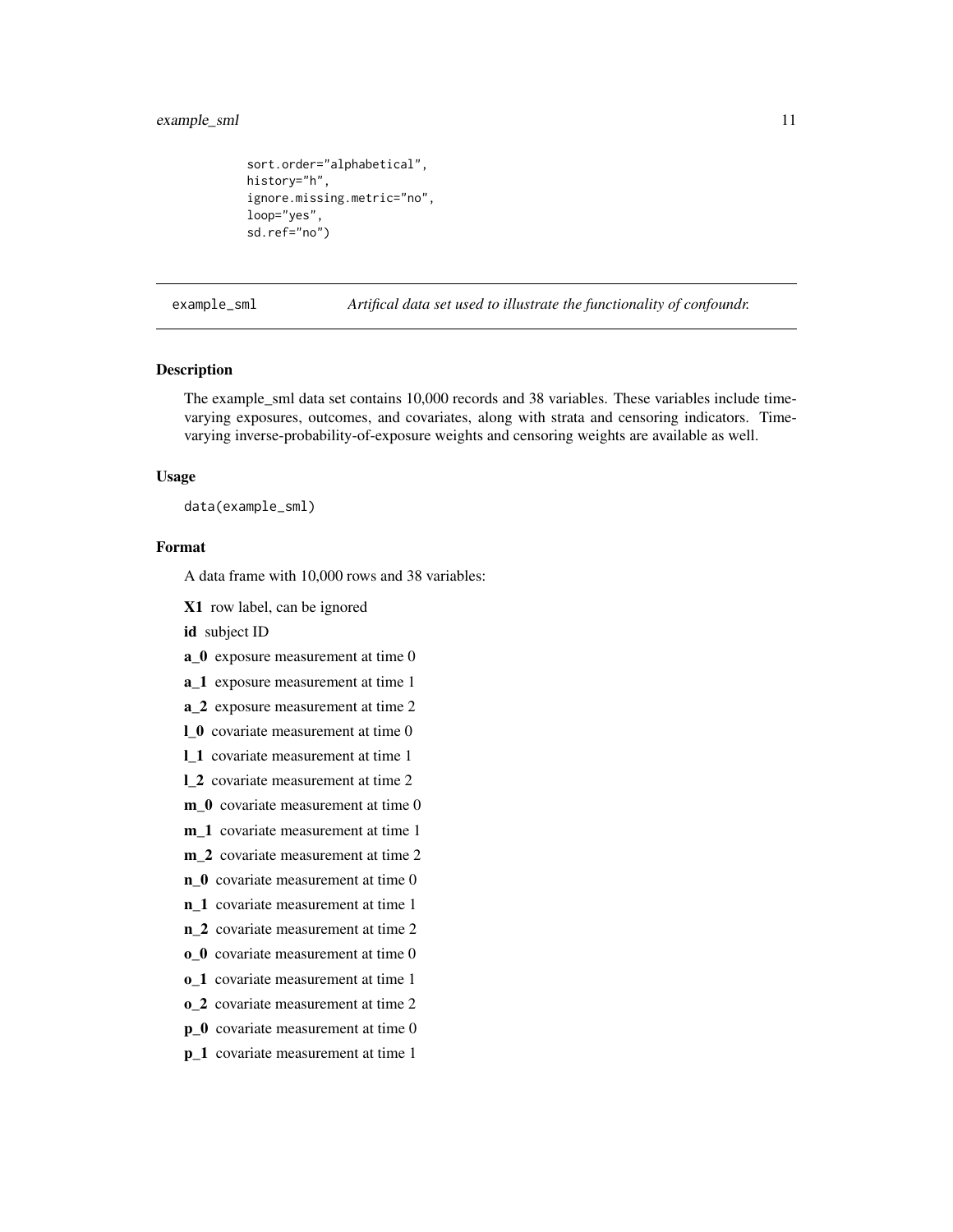- <span id="page-11-0"></span>p\_2 covariate measurement at time 2
- wa\_0 inverse probability of exposure weight at time 0
- wa\_1 inverse probability of exposure weight at time 1
- wa\_2 inverse probability of exposure weight at time 2
- wax\_0 cumulative inverse probability weight of exposure at time 0
- wax\_1 cumulative inverse probability weight of exposure at time 1
- wax\_2 cumulative inverse probability weight of exposure at time 2
- wsx\_0 cumulative inverse probability of censoring weight at time 0
- wsx\_1 cumulative inverse probability of censoring weight at time 1
- wsx\_2 cumulative inverse probability of censoring weight at time 2
- e5\_0 propensity score strata at time 0
- e5\_1 propensity score strata at time 1
- e5\_2 propensity score strata at time 2
- h<sub>1</sub>0 exposure history at time 0
- h<sub>1</sub> exposure history at time 1
- h\_2 exposure history at time 2
- s<sub>0</sub> censoring indicator at time 0
- s<sup>1</sup> censoring indicator at time 1
- s\_2 censoring indicator at time 2

lengthen *Function to create a "tidy" dataframe where the key observation is the pairing of exposure and covariate measurement times*

# **Description**

Function to create a "tidy" dataframe where the key observation is the pairing of exposure and covariate measurement times

# Usage

```
lengthen(input, diagnostic, censoring, id, times.exposure, times.covariate,
  exposure, temporal.covariate, static.covariate = NULL,
  history = NULL, weight.exposure = NULL, censor = NULL,
 weight.censor = NULL, strata = NULL)
```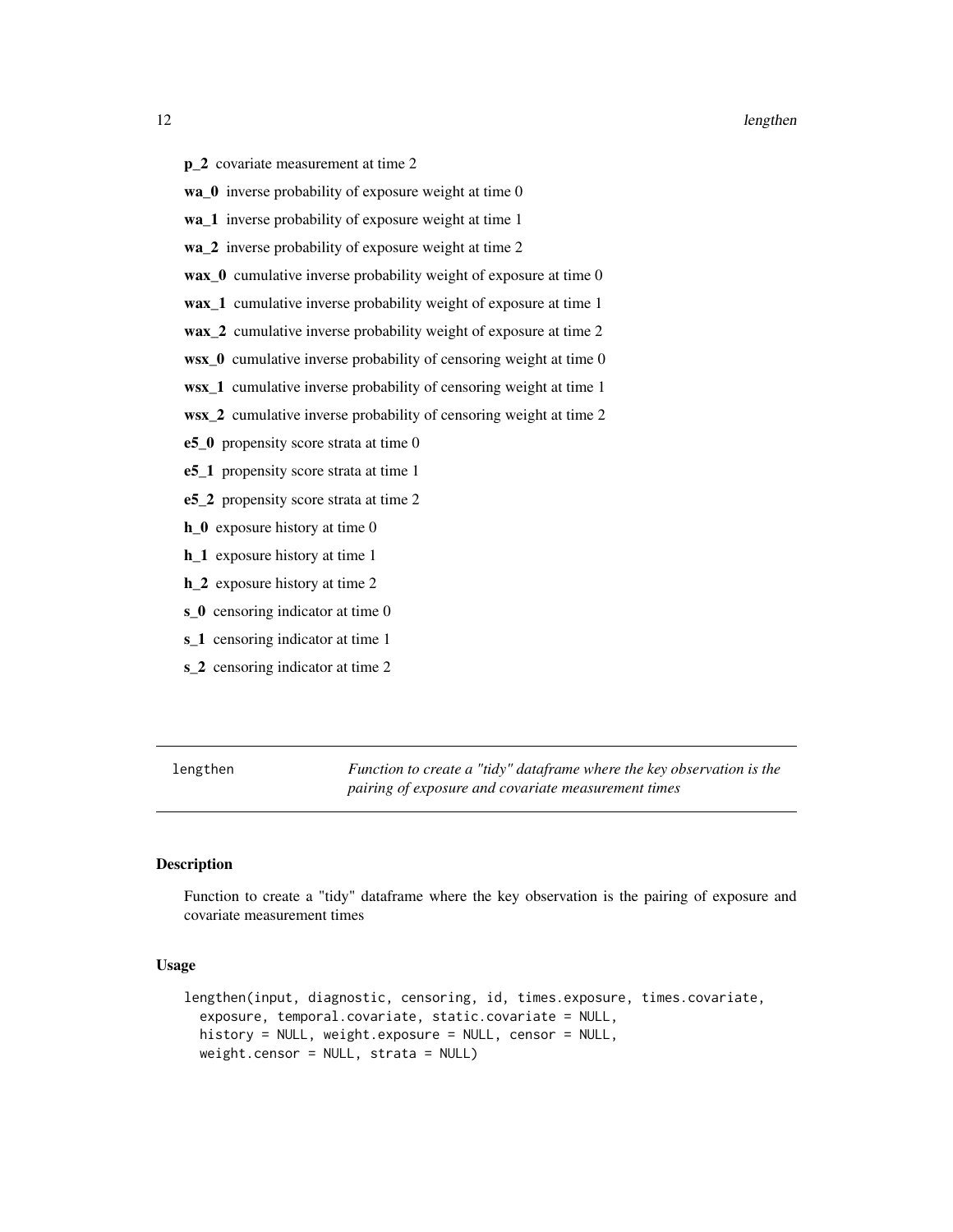#### lengthen 13

#### Arguments

| input              | dataframe in wide format (e.g., indexed by person)                                                                                                |  |
|--------------------|---------------------------------------------------------------------------------------------------------------------------------------------------|--|
| diagnostic         | diagnostic of interest e.g. $1, 2,$ or 3                                                                                                          |  |
| censoring          | use censoring indicators/weights e.g. "yes" or "no"                                                                                               |  |
| id                 | unique observation identifier e.g. "id"                                                                                                           |  |
|                    | times exposure a vector of exposure measurement times e.g. $c(0,1,2)$                                                                             |  |
| times.covariate    |                                                                                                                                                   |  |
|                    | a vector of covariate measurement times e.g. $c(0,1,2)$                                                                                           |  |
| exposure           | the root name for exposure measurements e.g. "a"                                                                                                  |  |
| temporal.covariate |                                                                                                                                                   |  |
|                    | a vector of root names for covariates whose values change over time e.g. c("I","m","n","o","p")                                                   |  |
| static.covariate   |                                                                                                                                                   |  |
|                    | a vector of root names for covariates whose values do not change (covariates<br>listed here should not appear in the temporal.covariate argument) |  |
| history            | the root name for history measurements e.g. "h"                                                                                                   |  |
| weight.exposure    |                                                                                                                                                   |  |
|                    | the root name for exposure weights e.g. "wa"                                                                                                      |  |
| censor             | the root name for censoring indicators e.g. "s"                                                                                                   |  |
| weight.censor      | the root name for censoring weights e.g. "ws"                                                                                                     |  |
| strata             | the root name for propensity-score strata e.g. "e"                                                                                                |  |

#### Details

The input dataset should have one record per observation (wide format) with the timing of variables indexed by an underscore followed by the time index (underscores should NOT appear anywhere else in the variable name). Any indexing scheme can be used (e.g. "var\_1","var\_4","var\_9"), but it may be easiest to assign zero as the baseline index and increase it by one the unit for each subsequent measurement (e.g. "var\_0","var\_1","var\_2"). You can use widen() to transform a person-time dataset into this format. The common referent value—to which all other exposure levels are compared—should be coded as the lowest value. Data with artificial censoring rules should contain a vector of time-indexed censoring indicators (1=censored, 0 otherwise).

# Value

A "tidy" dataframe where each record is indexed by the observation identifier, exposure measurement time, exposure value, covariate name, covariate measurement time and possibly exposure history and/or propensity score strata. Weights for exposure and/or censoring will appear as additional columns. The dataframe will be restricted to the uncensored if censoring rules were applied.

# Examples

```
# Simulate wide data set with history
id \leftarrow as.numeric(c(1, 2))a_0 \leftarrow as.numeric(c(0, 1))a_1 \leftarrow as.numeric(c(1, 1))
```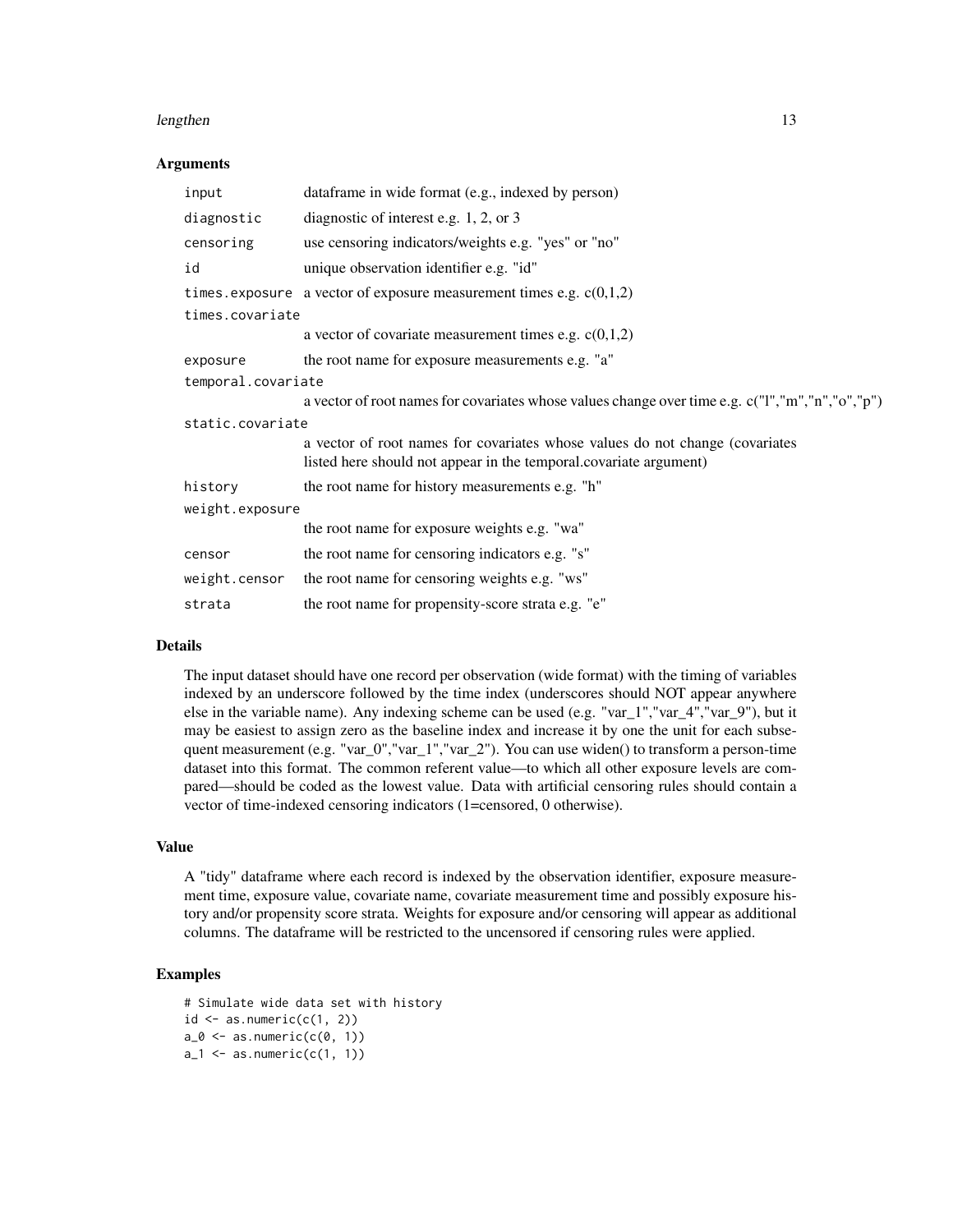```
a_2 < -as.numeric(c(1, 0))l_0 \leftarrow as.numeric(rbinom(2, 1, 0.5))
l_1 <- as.numeric(rbinom(2, 1, 0.5))
1_{2} <- as.numeric(rbinom(2, 1, 0.5))
m_0 \leftarrow as.numeric(rbinom(2, 1, 0.5))
m_1 <- as.numeric(rbinom(2, 1, 0.5))
m_2 < - as.numeric(rbinom(2, 1, 0.5))
n_0 \leftarrow as.numeric(rbinom(2, 1, 0.5))
n_1 <- as.numeric(rbinom(2, 1, 0.5))
n_2 < -as.numeric(rbinom(2, 1, 0.5))h_0 <- as.character(c("H", "H"))
h_1 <- as.character(c("H0", "H1"))
h_2 <- as.character(c("H01", "H11"))
mydata.history <- data.frame(id, a_0, a_1, a_2,
                              l_0, l_1, l_2,
                              m_0, m_1, m_2,
                              n_0, n_1, n_2,
                              h_0, h_1, h_2,
                              stringsAsFactors=FALSE)
# Run the lengthen() function
mydata.long <- lengthen(input=mydata.history,
                         diagnostic=1,
                         censoring="no",
                         id="id",
                         times.exposure=c(0,1,2),
                         times.covariate=c(0,1,2),
                         exposure="a",
                         temporal.covariate=c("l","m"),
                         static.covariate=c("n"),
                         history="h"
                         )
```
makehistory.one *Function to create exposure history for a single time varying exposure.*

#### Description

Function to create exposure history for a single time varying exposure.

#### Usage

makehistory.one(input, id, times, group = NULL, exposure, name.history = "h")

# Arguments

| input | data frame in wide format (e.g., indexed by person) |
|-------|-----------------------------------------------------|
| id    | unique observation identifier e.g. "id"             |

<span id="page-13-0"></span>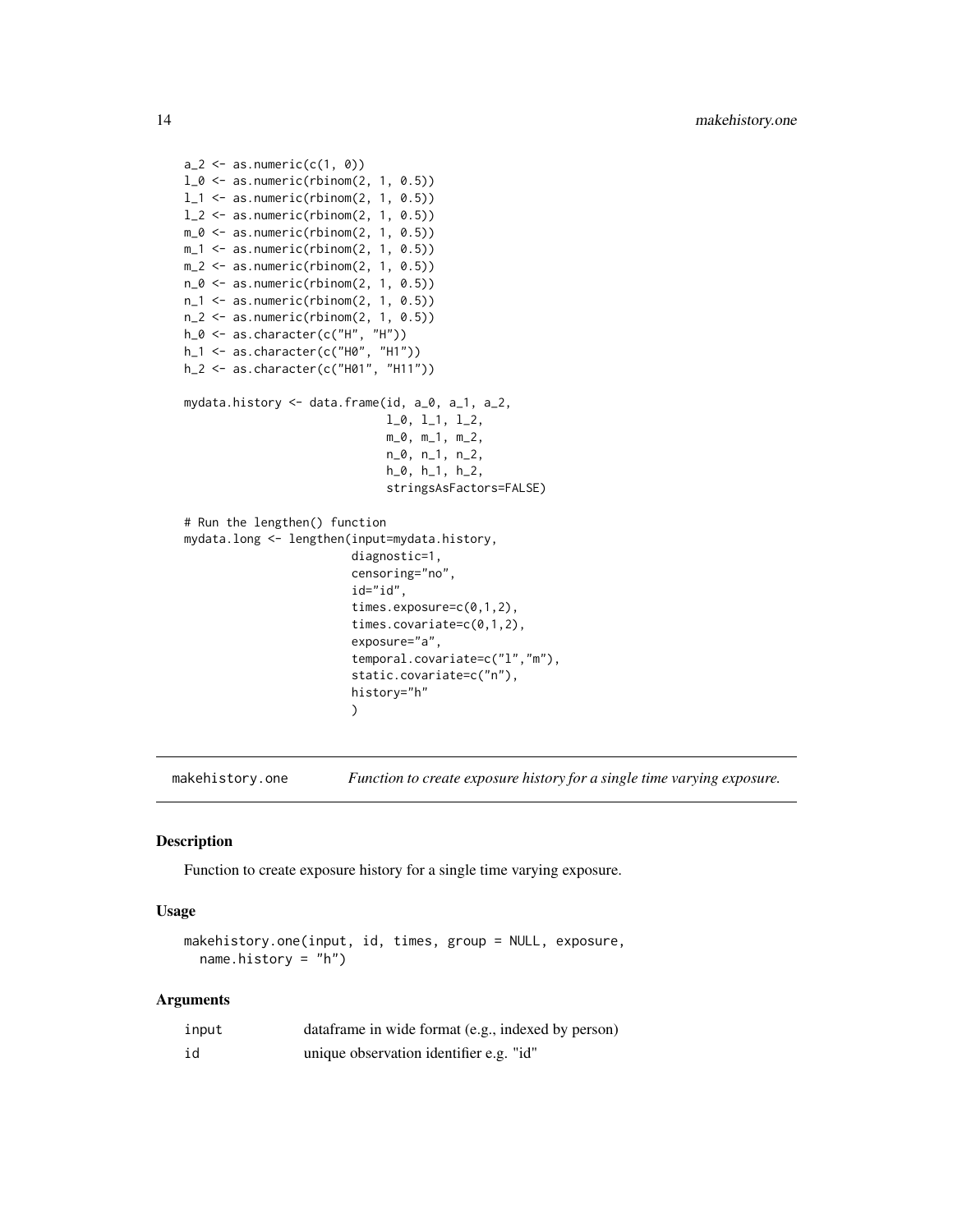# <span id="page-14-0"></span>makehistory.two 15

| times        | a vector of measurement times e.g. $c(0,1,2)$                                                                                                                                                                                                                                                                                     |
|--------------|-----------------------------------------------------------------------------------------------------------------------------------------------------------------------------------------------------------------------------------------------------------------------------------------------------------------------------------|
| group        | an optional baseline variable upon which to aggregate the exposure history. This<br>argument provides a way to adjust the metrics for a baseline covariate. For ex-<br>ample, in the context of a trial, the grouping variable could be treatment assign-<br>ment. In the context of a cohort study, this could be site e.g. "v". |
| exposure     | the root name for exposure e.g. "a"                                                                                                                                                                                                                                                                                               |
| name.history | desired root name for time-indexed history variables e.g. "h"                                                                                                                                                                                                                                                                     |

# Value

A "wide" dataframe with an added set of exposure history variables for a time-varying exposure. The new history variables will use the time-indices in the exposure vectors you supply.

# Examples

```
# Simulate wide data set for two subjects
id \leftarrow as.numeric(c(1, 2))a_0 \leftarrow as.numeric(c(0, 1))a_1 \leftarrow as.numeric(c(1, 1))a_2 < -as.numeric(c(1, 0))l_0 \leftarrow as.numeric(rbinom(2, 1, 0.5))
l_1 <- as.numeric(rbinom(2, 1, 0.5))
1_{2} <- as.numeric(rbinom(2, 1, 0.5))
m_0 \leftarrow as.numeric(rbinom(2, 1, 0.5))
m_1 <- as.numeric(rbinom(2, 1, 0.5))
m_2 < - as.numeric(rbinom(2, 1, 0.5))
n_0 \leftarrow as.numeric(rbinom(2, 1, 0.5))
n_1 <- as.numeric(rbinom(2, 1, 0.5))
n_2 <- as.numeric(rbinom(2, 1, 0.5))
mydata.wide <- data.frame(id, a_0, a_1, a_2,
                            l_0, l_1, l_2,
                            m_0, m_1, m_2,
                            n_0, n_1, n_2)
# Run the makehistory.one() function
mydata.history <- makehistory.one(input=mydata.wide,
                                    id="id",
                                     times=c(0,1,2),
                                     exposure="a",
                                     name.history="h"
                                     \lambda
```
makehistory.two *Function to create joint exposure history for two distinct time-varying exposures*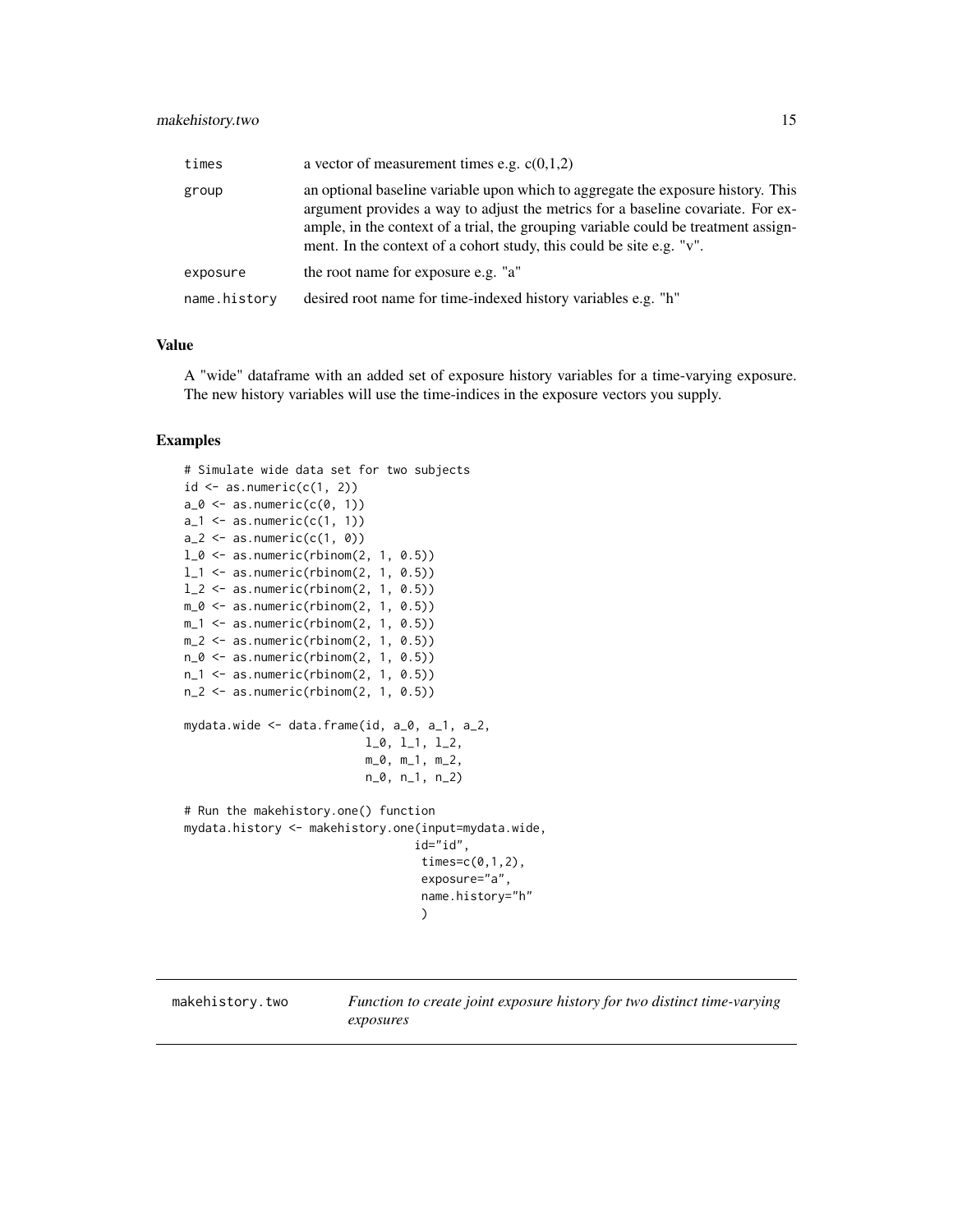Function to create joint exposure history for two distinct time-varying exposures

#### Usage

```
makehistory.two(input, id, group = NULL, exposure.a, exposure.b,
  name.history.a = "ha", name.history.b = "hb", times)
```
#### Arguments

| input      | dataframe in wide format (e.g., indexed by person)                                                                                                                                                                                                                                                                               |
|------------|----------------------------------------------------------------------------------------------------------------------------------------------------------------------------------------------------------------------------------------------------------------------------------------------------------------------------------|
| id         | unique observation identifier e.g. "id"                                                                                                                                                                                                                                                                                          |
| group      | an optional baseline variable upon which to aggregate the exposure history. This<br>argument provides a way to adjust the metrics for a baseline covariate. For ex-<br>ample, in the context of a trial, the grouping variable coul be treatment assign-<br>ment. In the context of a cohort study, this could be site e.g. "v". |
| exposure.a | the root name for the first exposure e.g. "a"                                                                                                                                                                                                                                                                                    |
| exposure.b | the root name for the second exposure e.g. "z"                                                                                                                                                                                                                                                                                   |
|            | name. history. a desired root name for the first time-indexed history variables e.g. "ha"                                                                                                                                                                                                                                        |
|            | name history b desired root name for the second time-indexed history variables e.g. "hb"                                                                                                                                                                                                                                         |
| times      | a vector of measurement times e.g. $c(0,1,2)$                                                                                                                                                                                                                                                                                    |

#### Details

When the exposure is multivariate, the idea is to diagnose each exposure separately (see eAppendix of Jackson 2016). From the perspective of using the R-functions, the only difference is to use exposure history based on all exposures that comprise the multivariate exposure. It is important that such joint exposure history accurately reflect the ordering of each component exposure. The function makehistory.two() creates an appropriate joint exposure history for each of two exposures, assuming that exposures in its argument list.exposure.a (e.g. A) precede those in list.exposure.b (e.g. Z) at any given index as described in the eAppendix of Jackson 2016. In that example, exposure A(t) always precedes exposure  $Z(t)$  such that the joint history of  $A(2)$  is  $A(1),A(0),Z(0)$  while the joint history of  $Z(2)$  is  $A(1), A(0), Z(1), Z(0)$ . If one exposure does not precede the other, investigators will still need to use an appropriate joint exposure history and can specify either order as desired. Note that the exposure history produced by the function makehistory.two()will be inappropriate if the relative ordering of  $A(t)$  and  $Z(t)$  varies over time.

# Value

A "wide" dataframe with an added set of exposure history variables for each of the two time-varying exposures, properly accounting for their temporal ordering (i.e. exposure "a" precedes exposure "b" at any time t). The new history variables will use the time-indices in the exposure vectors you supply.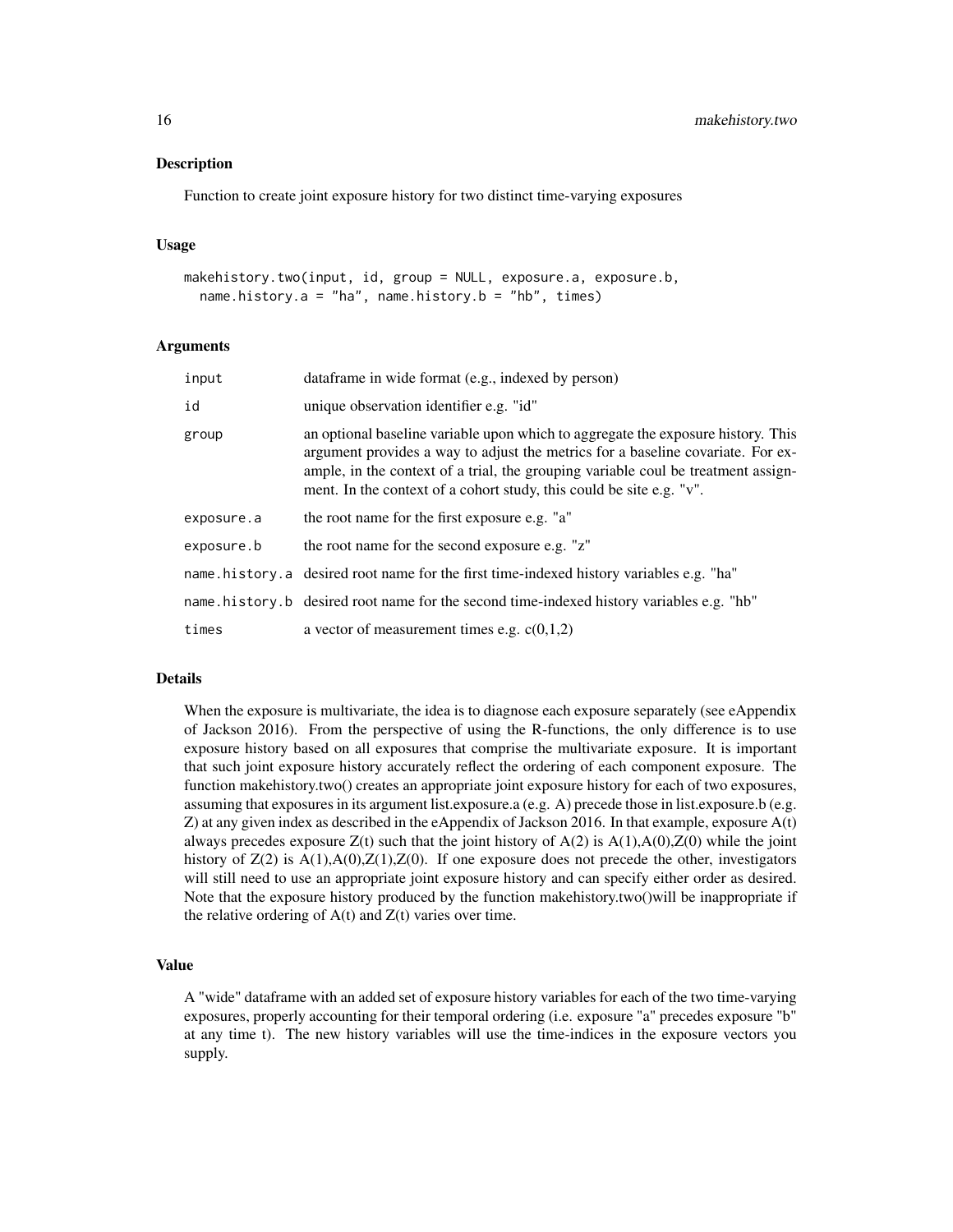#### <span id="page-16-0"></span>makeplot that the contract of the contract of the contract of the contract of the contract of the contract of the contract of the contract of the contract of the contract of the contract of the contract of the contract of

#### Examples

```
# Simulate wide data set for two subjects
id \leq as.numeric(c(1, 2))
a_0 \leftarrow as.numeric(c(0, 1))a_1 \leftarrow as.numeric(c(1, 1))a_2 < -a.s.numeric(c(1, 0))z_0 \leftarrow as.numeric(c(1, 0))
z_1 <- as.numeric(c(0, 0))
z_2 < - as.numeric(c(0, 1))
l_0 <- as.numeric(rbinom(2, 1, 0.5))
l_1 <- as.numeric(rbinom(2, 1, 0.5))
1_{2} <- as.numeric(rbinom(2, 1, 0.5))
m_0 \leftarrow as.numeric(rbinom(2, 1, 0.5))
m_1 <- as.numeric(rbinom(2, 1, 0.5))
m_2 < - as.numeric(rbinom(2, 1, 0.5))
n_0 \leftarrow as.numeric(rbinom(2, 1, 0.5))
n_1 <- as.numeric(rbinom(2, 1, 0.5))
n_2 < - as.numeric(rbinom(2, 1, 0.5))
mydata.wide <- data.frame(id, a_0, a_1, a_2,
                            z_0, z_1, z_2,
                            l_0, l_1, l_2,
                           m_0, m_1, m_2,
                           n_0, n_1, n_2)
# Run the makehistory.two() function
mydata.history <- makehistory.two(input=mydata.wide,
                                     id="id",
                                    times = c(0,1,2),
                                    exposure.a="a",
                                    exposure.b="z",
                                    name.history.a="ha",
                                    name.history.b="hb"
                                   )
```
makeplot *Function to create balance plot for a specified diagnostic. Takes input from balance() or apply.scope() or diagnose().*

# Description

Function to create balance plot for a specified diagnostic. Takes input from balance() or apply.scope() or diagnose().

#### Usage

```
makeplot(input, diagnostic, approach, metric = "SMD", censoring, scope,
  average.over = NULL, stratum = NULL, label.exposure = "A",
  label.covariate = "C", lbound = -1, ubound = 1, ratio = 2,
```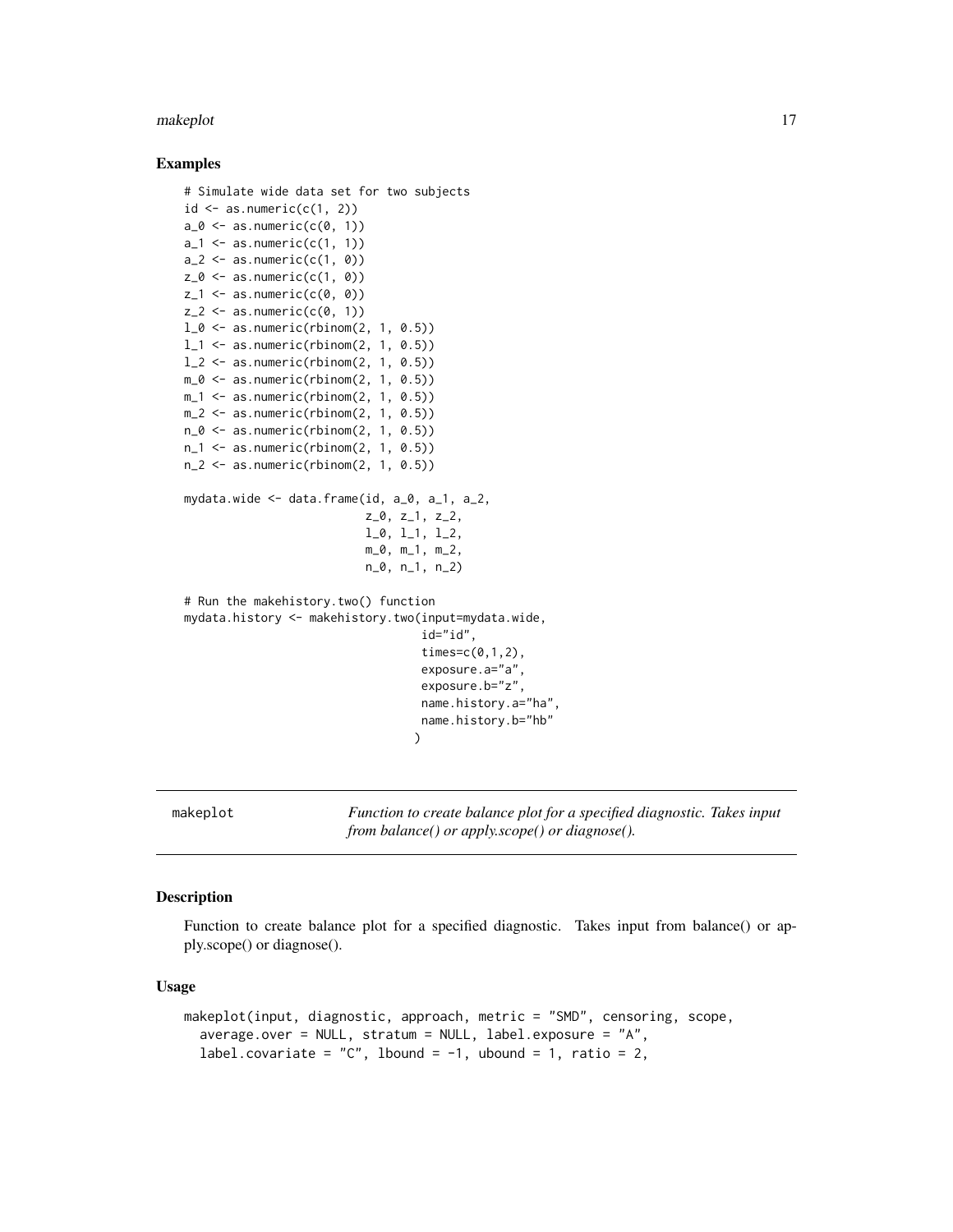```
text.axis.title = 8, text.axis.y = 6.5, text.axis.x = 6.5,
text.strip.y = 10, text.strip.x = 10, point.size = 0.75,
zeroline.size = 0.1, refline.size = 0.1, refline.limit.a = -0.25,
refline.limit.b = 0.25, panel.spacing.size = 0.75,
axis.title = NULL, label.width = 15, grouptype = "none",
shapetype = NULL, colourtype = NULL, colour_palette = "Set1",
legend.title = "", legend.position = "bottom", text.legend = NULL)
```
# Arguments

| input           | output from balance() or diagnose() or apply.scope()                                                                                         |  |
|-----------------|----------------------------------------------------------------------------------------------------------------------------------------------|--|
| diagnostic      | diagnostic of interest e.g. $1, 2$ , or 3                                                                                                    |  |
| approach        | adjustment method e.g. "none" or "weight" or "stratify"                                                                                      |  |
| metric          | scale e.g. "D" for mean difference, "SMD" for standardized mean difference                                                                   |  |
| censoring       | use censoring indicators/weights e.g. "yes" or "no"                                                                                          |  |
| scope           | report the entire trellis e.g. "all", the diagonal e.g. "recent", or a summary e.g.<br>"average"                                             |  |
| average.over    | level of summary for average e.g. "values" or "history" or "time" or "distance"                                                              |  |
| stratum         | the propensity-score stratum to plot                                                                                                         |  |
|                 | label. exposure common label used for exposure axis in plot (default = $'A$ )                                                                |  |
| label.covariate |                                                                                                                                              |  |
|                 | common label used for covariate axis in plot (default = $°C$ )                                                                               |  |
| lbound          | lower bound for mean difference or standardized mean difference (default $= -1$ )                                                            |  |
| ubound          | upper bound for mean difference or standardized mean difference ( $delta = 1$ )                                                              |  |
| ratio           | aspect ratio of plot (default $= 2$ )                                                                                                        |  |
| text.axis.title |                                                                                                                                              |  |
|                 | font size of axis title (default = $8$ )                                                                                                     |  |
| text.axis.y     | font size of y-axis values (default = $6.5$ )                                                                                                |  |
| text.axis.x     | font size of x-axis values (default = $6.5$ )                                                                                                |  |
| text.strip.y    | font size of y-axis label (default = $10$ )                                                                                                  |  |
| text.strip.x    | font size of x-axis label (default = $10$ )                                                                                                  |  |
| point.size      | size of data points (default = $0.75$ )                                                                                                      |  |
| zeroline.size   | width of the line plotted at mean difference $= 0$ or standardized mean difference<br>$= 0$ (default = 0.1)                                  |  |
| refline.size    | width of the lines plotted at the specified fraction of the mean difference or<br>standardized mean difference (default = $0.1$ )            |  |
| refline.limit.a |                                                                                                                                              |  |
|                 | position of the lower reference line, specified as a fraction of the mean difference<br>or standardized mean difference (default = $-0.25$ ) |  |
| refline.limit.b |                                                                                                                                              |  |
|                 | position of the upper reference line, specified as a fraction of the mean difference<br>or standardized mean difference (default = $0.25$ )  |  |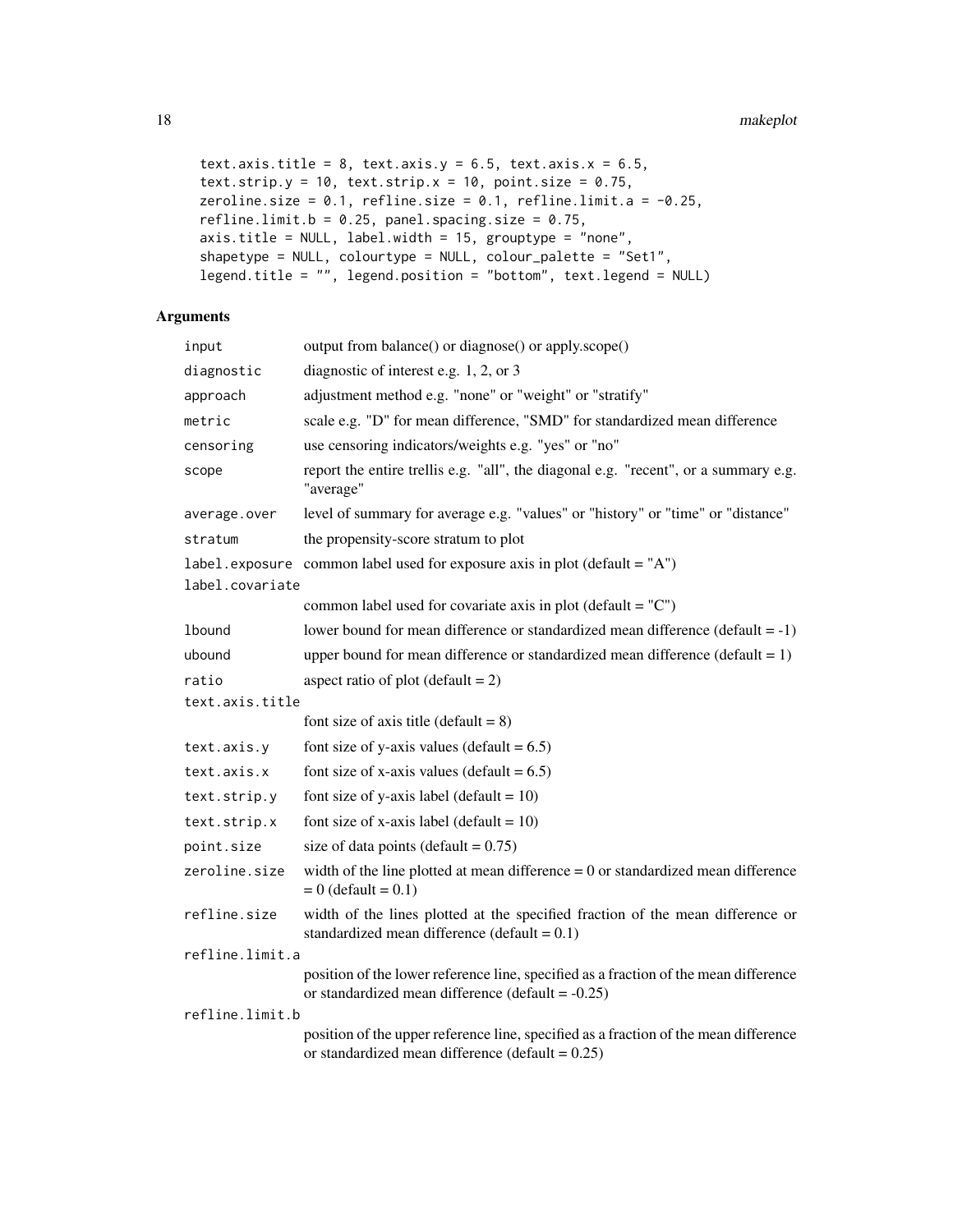#### makeplot that the contract of the contract of the contract of the contract of the contract of the contract of the contract of the contract of the contract of the contract of the contract of the contract of the contract of

| panel.spacing.size |                                                                                                                                                                                 |
|--------------------|---------------------------------------------------------------------------------------------------------------------------------------------------------------------------------|
|                    | space between each panel in the plot (default $= 0.75$ )                                                                                                                        |
| axis.title         | main title for plot (optional)                                                                                                                                                  |
| label.width        | width of labels in plot (default $= 15$ )                                                                                                                                       |
| grouptype          | the type of grouping variable "shape" or "colour"                                                                                                                               |
| shapetype          | the variable name to assign a shape scale, either "exposure" or "history"                                                                                                       |
| colourtype         | the variable name to assign a color scale, either "exposure" or "history"                                                                                                       |
| colour_palette     | the palette used for scale_brewer. "Set1" is the default. See documentation for<br>scale_brewer for other options: https://ropensci.github.io/plotly/ggplot2/scale_brewer.html. |
| legend.title       | title for legend (optional)                                                                                                                                                     |
| legend.position    |                                                                                                                                                                                 |
|                    | position of legend (default $=$ "bottom")                                                                                                                                       |
| text.legend        | text to include in legend (optional)                                                                                                                                            |

# Value

A plot object. The trellised format is automatically chosen based on the format of the input dataframe, determined by balance() or apply.scope().

# Examples

```
# Simulate the output of balance()
E \leftarrow as.numeric(rep(1,15))H <- as.character(c(rep("H",3), rep("H0",6), rep("H01",6)))
name.cov <- as.character(c("l","m","n","l","l","m","m","n","n",
                           "l","l","m","m","n","n"))
time.exposure \leq as.numeric(c(rep(0,3), rep(1,6), rep(2,6)))
time.covariate <- as.numeric(c(0, 0, 0, 0, 1, 0, 1, 0, 1, 0, 1, 0, 1, 0, 1))
D <- as.numeric(rnorm(15, 0.008401823, 0.1229099))
SMD <- as.numeric(rnorm(15, 0.01233356, 0.2696507))
N <- as.numeric(c(27,24,9,18,25,16,26,6,9,18,17,16,17,6,6))
Nexp <- as.numeric(c(14,12,4,9,12,8,13,3,5,9,8,8,9,3,3))
mytable <- data.frame(E, H, name.cov, time.exposure,
                      time.covariate, D, SMD, N, Nexp)
# Run the balance() function
myplot <- makeplot (input=mytable,
                    diagnostic=1,
                    approach="none",
                    censoring="no",
                    scope="all",
                    metric="SMD"
                    )
```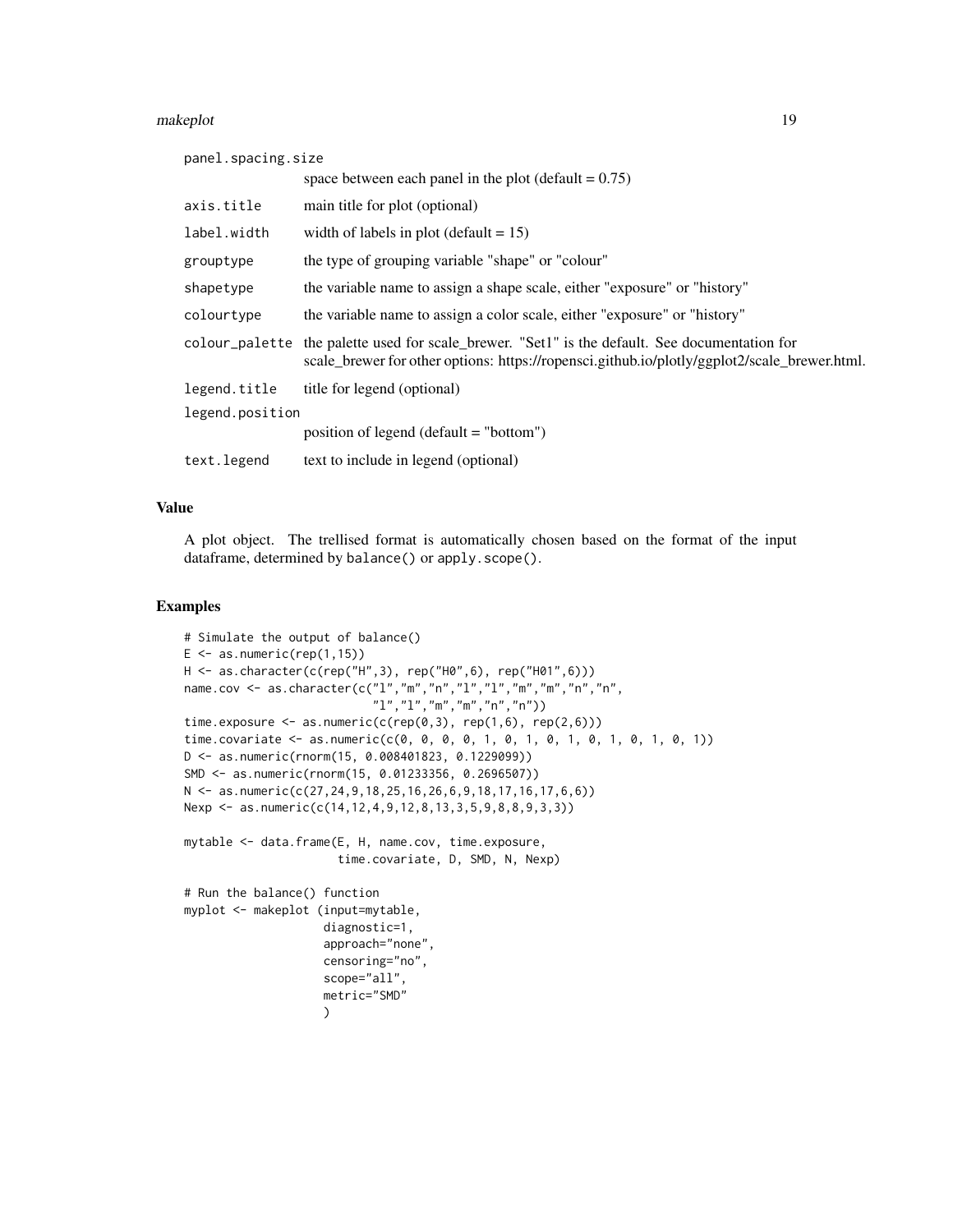<span id="page-19-0"></span>omit.history *Function to remove irrelevant covariate history from a tidy dataframe used to construct balance tables and plots. Takes input from lengthen(), balance() or diagnose().*

#### Description

Function to remove irrelevant covariate history from a tidy dataframe used to construct balance tables and plots. Takes input from lengthen(), balance() or diagnose().

#### Usage

```
omit.history(input, omission, covariate.name, distance = NULL,
  times = NULL)
```
#### Arguments

| input    | restructured tidy dataframe from lengthen() or a dataframe from balance() or<br>diagnose() |
|----------|--------------------------------------------------------------------------------------------|
| omission | type of omission e.g. "fixed" or "relative" or "same.time"                                 |
|          | covariate.name root name of the covariate e.g. "m"                                         |
| distance | the distance between exposure and covariate measurements e.g. 2                            |
| times    | a vector of measurement times for the covariate e.g. $c(1,2,3)$                            |

# Details

Intended for use with Diagnostics 1 and 3. omit.history() will take the dataframe produced by lengthen() and remove covariate measurements based on their fixed measurement time or relative distance from exposure measurements (at time t) i.e. ones that do not support exchangeability assumptions at time t. The covariate.name argument is used to name the covariate whose history you wish to modify. To process the same manipulation for a set of covariates, simply supply a vector of covariate names to covariate.name. The omission argument determines whether the covariate history is (i) set to missing for certain covariate measurement times (omission ="fixed" with times=a vector of integers) or (ii) set to missing only for covariate measurement times at or before a certain distance k from exposure measurement times (omission ="relative" with distance=some integer) or (iii) set to missing only for covariate measurements that share the same timing as exposure measurements (omission ="same.time"). The removed values are set to missing. For example, using the "fixed" omission option for covariate "l" at time 2 will set all data on "l" at time 2 to missing, regardless of the exposure measurement time. In contrast, using the "relative" omission option for covariate "l" with distance 2 will only set to missing data on "l" that is measured two units or more before the exposure measurement time (i.e. t-2, t-3, t-4 and so on). Last, using the "same.time" omission option for covariate "l" will set to missing all data on "l" that is measured at the same time as the exposure. Missing data will be ignored when this dataframe is supplied to the balance() function. They will not contribute to the resulting covariate balance table, nor to plots produced by makeplot(), nor will they contribute to any summary metrics are estimated by averaging over person-time. Note that omit.history also accepts input from balance() and diagnose()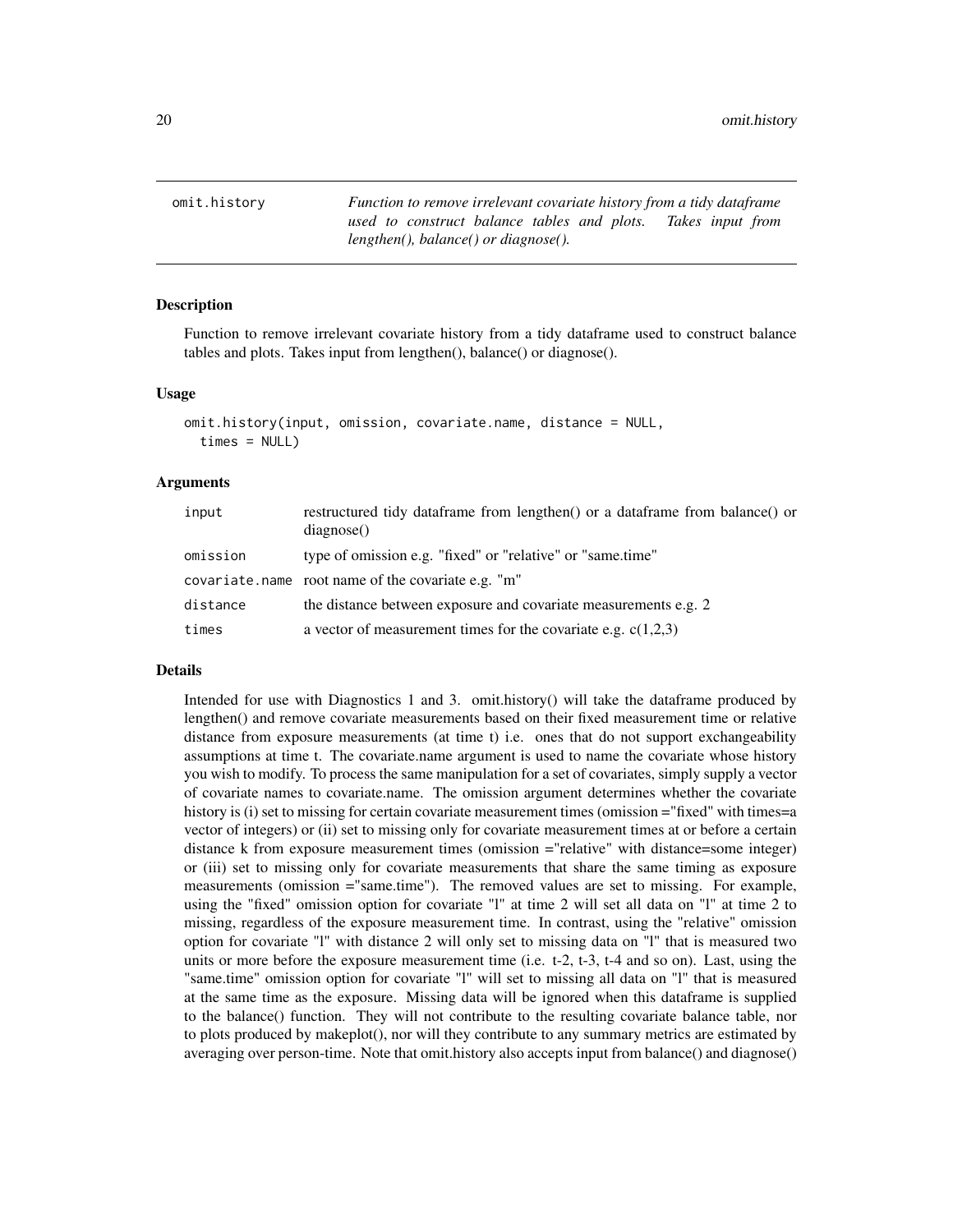#### <span id="page-20-0"></span>toy\_long 21

when their scope argument has been set to "all" (i.e., not averaging over time or distance or selecting times based on recency of measurements).

#### Value

A "tidy" dataframe where covariate measurements have been removed based on their fixed measurement time or relative distance from exposure measurements (at time t). The removed covariate measurements are typically ones chosen to be ones that do not support exchangeability assumptions at time t.

# Examples

```
# Simulate the output of lengthen()
id \leq as.numeric(rep(c(1,1,1,2,2,2), 7))time.exposure \leq as.numeric(rep(c(0,1,2), 14))
a \leq -as \cdot character(rep(c(0,1,1,1,1,0), 7))h <- as.character(rep(c("H","H0","H01","H","H1","H11"), 7))
name.cov <- as.character(c(rep("n",6), rep("l",18), rep("m",18)))
time.covariate <- as.numeric(c(rep(\theta,6)), rep(c(rep(\theta,6)),
                                rep(1,6),rep(2,6)), 2)))
value.cov \leq as.numeric(c(rep(1,9), rep(0,3), rep(1,6),
                           rep(0,3), rep(1,3), rep(0,12),
                           rep(1,3), rep(0,3))mydata.long <- data.frame(id, time.exposure, a, h,
                           name.cov, time.covariate, value.cov)
# Run the omit.history() function
mydata.long.omit <- omit.history(input=mydata.long,
                                  omission="relative",
                                  covariate.name=c("l","m"),
                                  distance=1)
```
toy\_long *Artifical data set used to test the functionality of confoundr.*

#### **Description**

The toy\_long data set contains 30,000 records and 15 variables. These variables include timevarying exposures, outcomes, and covariates, along with strata and censoring indicators. Timevarying inverse-probability-of-exposure weights and censoring weights are available as well.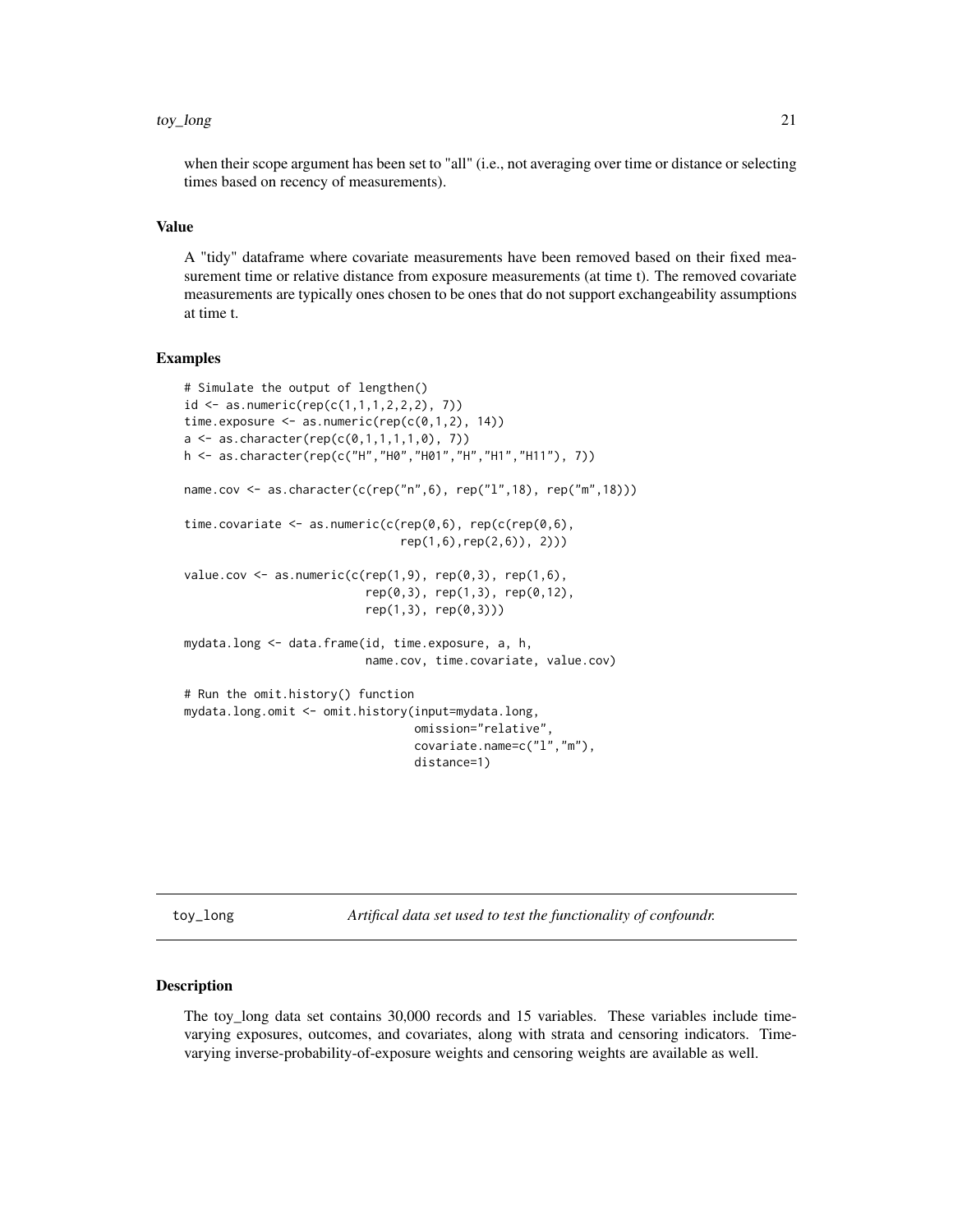#### <span id="page-21-0"></span>Usage

data(toy\_long)

# Format

A data frame with 3,000 rows and 13 variables:

uid subject ID

time time of observation

a exposure measurement at time t

- l covariate measurement at time t
- m covariate measurement at time t
- n covariate measurement at time t
- o covariate measurement at time t
- p covariate measurement at time t
- s censoring indicator at time t
- h exposure history at time t
- hx grouped exposure history, by  $p_0$ , at time t

wa inverse probability of exposure and censoring weight at time t

- wax cumulative inverse probability of exposure weight at time t
- wsx cumulative inverse probability of censoring weight at time t
- e5 propensity score strata at time t

toy\_long\_dropoutN *Artifical data set used to test the functionality of confoundr.*

# Description

The toy\_wide\_dropoutN data set contains 10,000 records and 52 variables. These variables include time-varying exposures, outcomes, and covariates, along with strata and censoring indicators. Timevarying inverse-probability-of-exposure weights and censoring weights are available as well.

#### Usage

data(toy\_long\_dropoutN)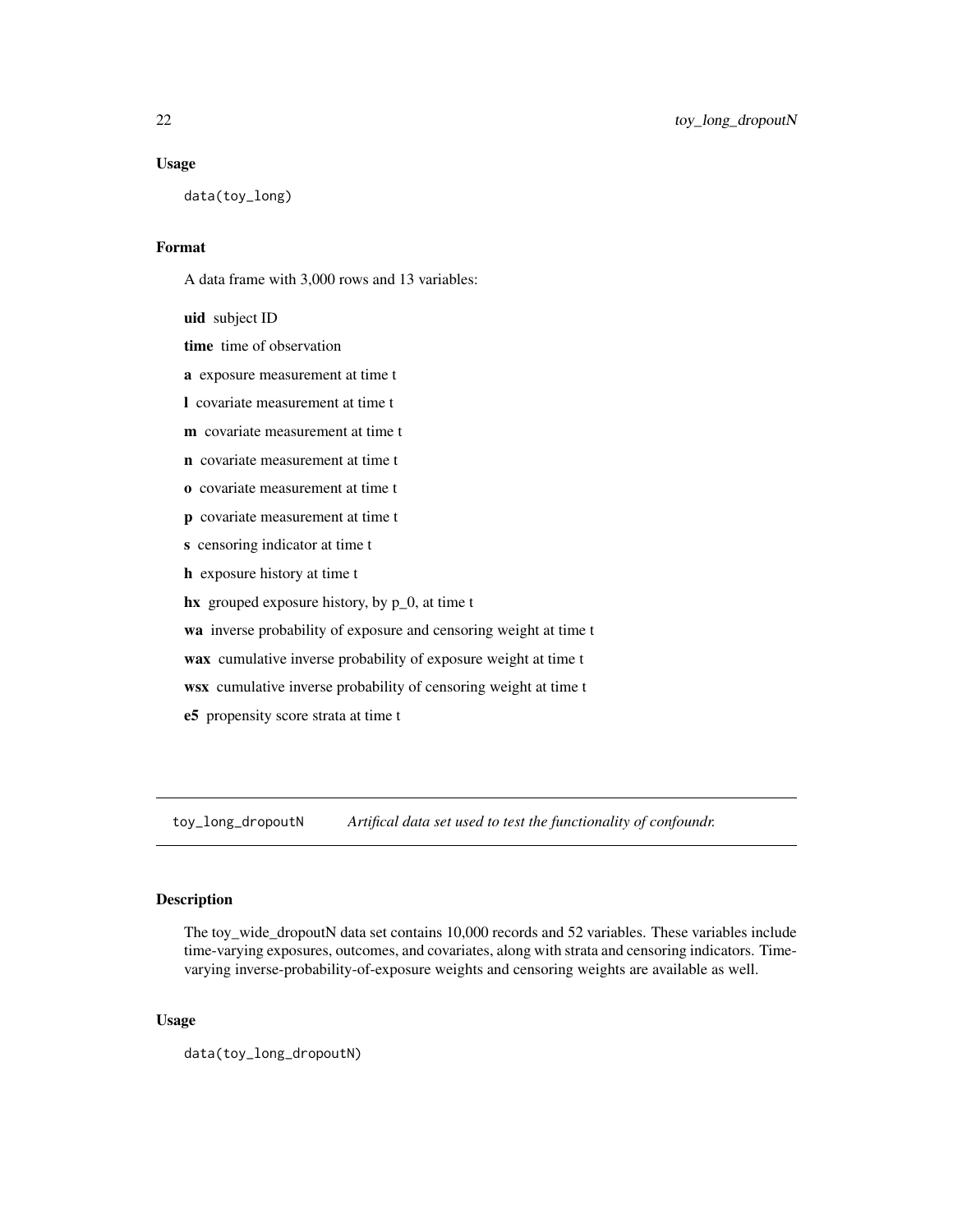# <span id="page-22-0"></span>Format

A data frame with 3,000 rows and 13 variables:

uid subject ID

time time of observation

a exposure measurement at time t

l covariate measurement at time t

m covariate measurement at time t

- n covariate measurement at time t
- o covariate measurement at time t
- p covariate measurement at time t
- s censoring indicator at time t
- h exposure history at time t

hx grouped exposure history, by p\_0, at time t

wa inverse probability of exposure and censoring weight at time t

wax cumulative inverse probability of exposure weight at time t

wsx cumulative inverse probability of censoring weight at time t

e5 propensity score strata at time t

toy\_long\_dropoutY *Artifical data set used to test the functionality of confoundr.*

# Description

The toy\_long\_dropoutY data set contains 28,410 records and 16 variables. These variables include time-varying exposures, outcomes, and covariates, along with strata and censoring indicators. Toy data are removed after s equals one. Time-varying inverse-probability-of-exposure weights and censoring weights are available as well.

#### Usage

```
data(toy_long_dropoutY)
```
#### Format

A data frame with 2,847 rows and 13 variables:

uid subject ID

time time of observation

a exposure measurement at time t

l covariate measurement at time t

**m** covariate measurement at time t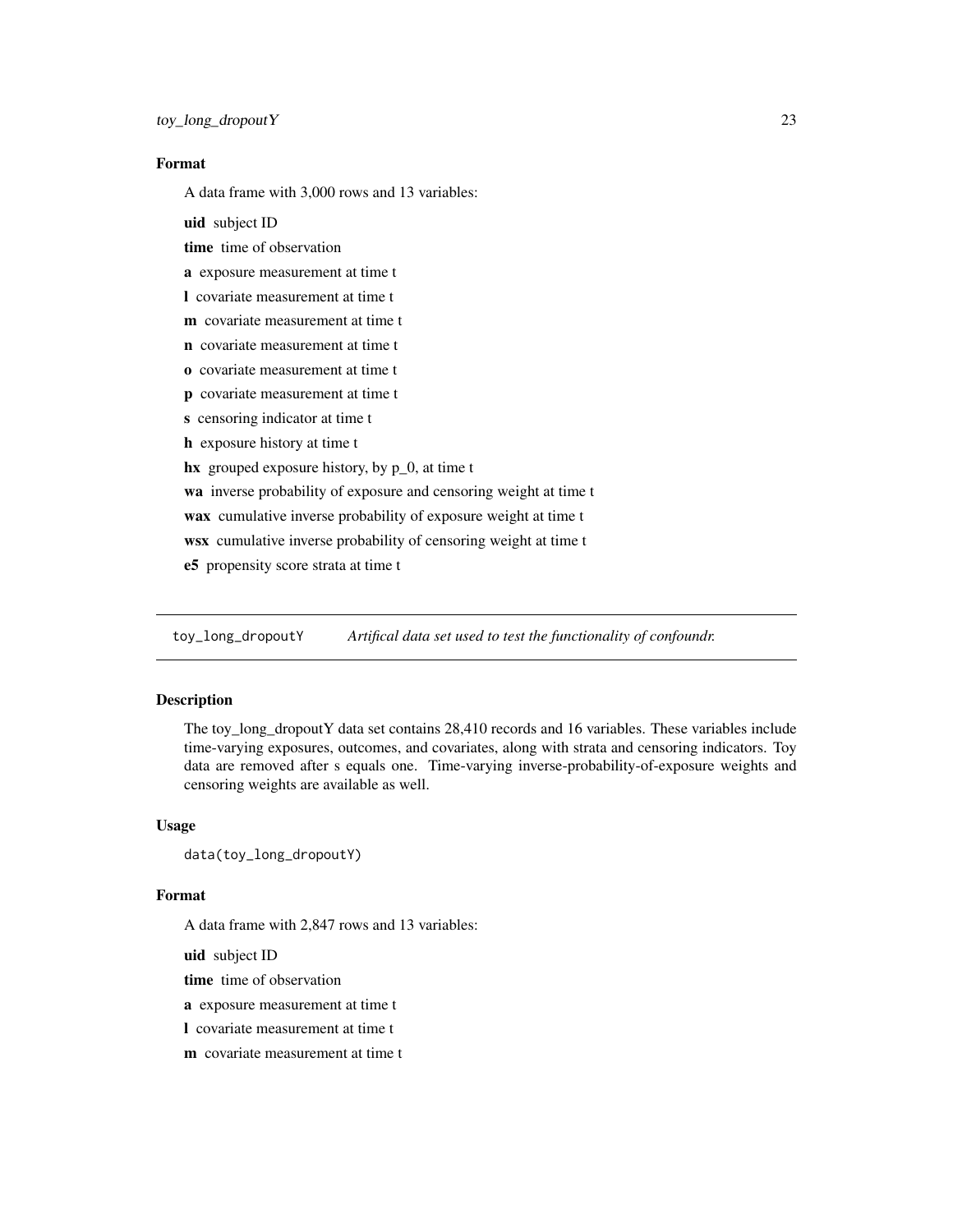- <span id="page-23-0"></span>n covariate measurement at time t
- o covariate measurement at time t
- p covariate measurement at time t
- s censoring indicator at time t
- h exposure history at time t
- hx grouped exposure history, by p\_0, at time t

wa inverse probability of exposure and censoring weight at time t

wax cumulative inverse probability of exposure weight at time t

- wsx cumulative inverse probability of censoring weight at time t
- e5 propensity score strata at time t

toy\_wide\_censN *Artifical data set used to test the functionality of confoundr.*

### Description

The toy\_wide\_censN data set contains 1,000 records and 52 variables. These variables include time-varying exposures, outcomes, and covariates, along with strata and censoring indicators. Timevarying inverse-probability-of-exposure weights and censoring weights are available as well.

#### Usage

data(toy\_wide\_censN)

#### Format

A data frame with 1,000 rows and 52 variables:

uid subject ID

- a\_0 exposure measurement at time 0
- a\_1 exposure measurement at time 1
- a\_2 exposure measurement at time 2
- l\_0 covariate measurement at time 0
- l\_1 covariate measurement at time 1
- l\_2 covariate measurement at time 2
- m\_0 covariate measurement at time 0
- m\_1 covariate measurement at time 1
- m\_2 covariate measurement at time 2
- n\_0 covariate measurement at time 0
- n\_1 covariate measurement at time 1
- n\_2 covariate measurement at time 2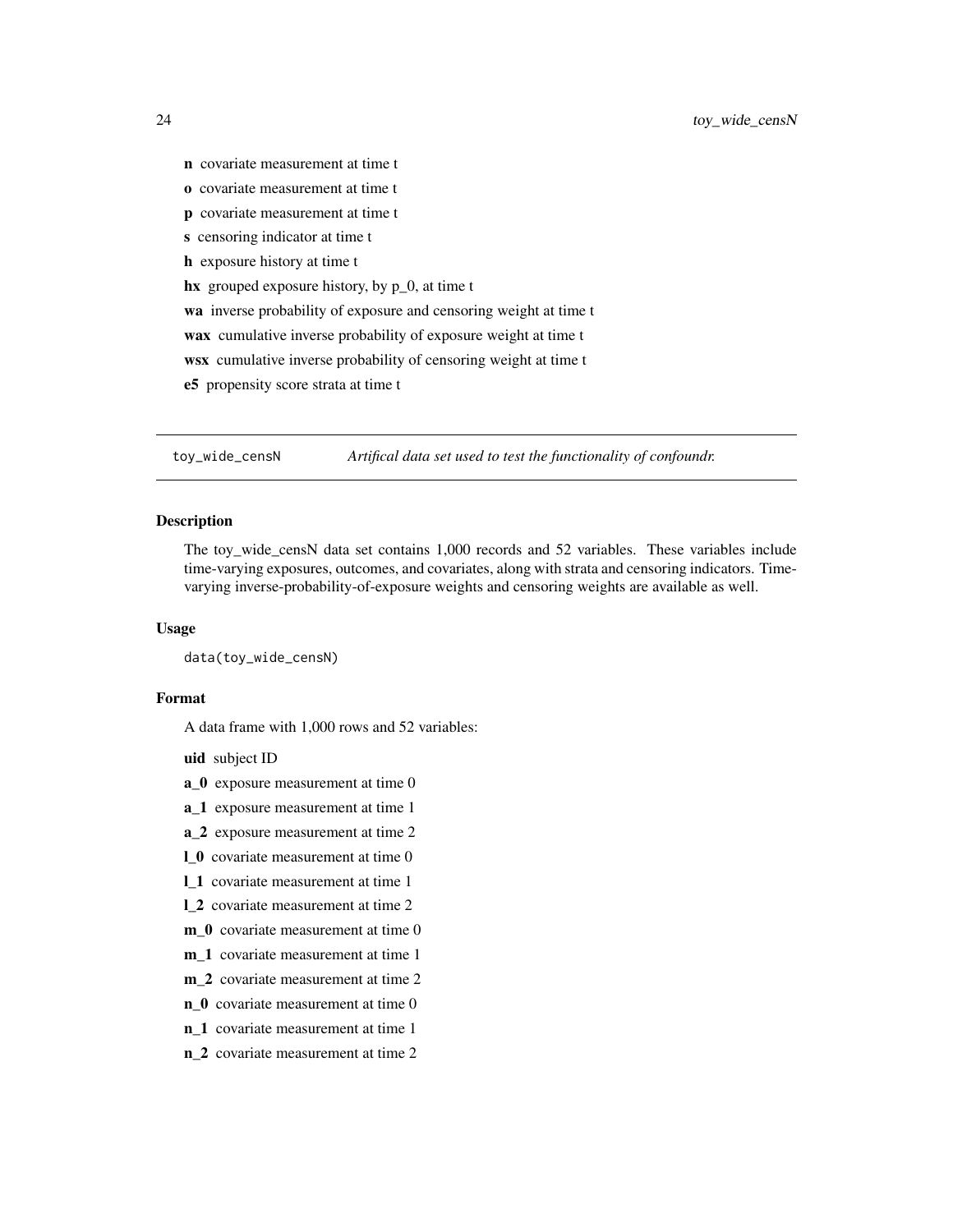- o\_0 covariate measurement at time 0
- o 1 covariate measurement at time 1
- o\_2 covariate measurement at time 2
- **p\_0** covariate measurement at time 0
- p 1 covariate measurement at time 1
- p 2 covariate measurement at time 2
- s 0 censoring indicator at time 0
- s<sub>1</sub> censoring indicator at time 1
- s 2 censoring indicator at time 2
- hsone 0 censor history at time 0
- hsone 1 censor history at time 1
- hsone\_2 censor history at time 2
- **hsoneg**  $\theta$  grouped by p<sub>0</sub>, censor history at time 0
- hsoneg\_1 grouped by p\_0, censor history at time 1
- hsoneg\_2 grouped by p\_0, censor history at time 2
- hatwo<sub>\_0</sub> a joint history given a,s at time 0
- hatwo<sub>\_1</sub> a joint history given a,s at time 1
- hatwo<sub>\_2</sub> a joint history given a,s at time 2
- hatwog  $\theta$  grouped by p\_0, a joint history given a,s at time 0
- hatwog<sub>1</sub> grouped by p<sub>-0</sub>, a joint history given a,s at time 1
- hatwog  $2$  grouped by  $p_0$ , a joint history given a,s at time 2
- hstwo<sub>\_0</sub> s joint history given a,s at time 0
- hstwo 1 s joint history given a,s at time 1
- hstwo<sub>2</sub> s joint history given a,s at time 2
- **hstwog**  $\bf{0}$  grouped by  $\bf{p}$   $\bf{0}$ , s joint history given a,s at time 0
- **hstwog** 1 grouped by p\_0, s joint history given a,s at time 1
- hstwog<sub>2</sub> grouped by  $p_0$ , s joint history given a,s at time 2
- wa\_0 inverse probability of exposure weight at time 0
- wa 1 inverse probability of exposure weight at time 1
- wa 2 inverse probability of exposure weight at time 2
- wax  $\theta$  cumulative inverse probability weight of exposure at time 0
- wax\_1 cumulative inverse probability weight of exposure at time 1
- wax 2 cumulative inverse probability weight of exposure at time 2
- wsx  $\theta$  cumulative inverse probability of censoring weight at time 0
- wsx\_1 cumulative inverse probability of censoring weight at time 1
- wsx 2 cumulative inverse probability of censoring weight at time 2
- e5\_0 propensity score strata at time 0
- e5\_1 propensity score strata at time 1
- e5\_2 propensity score strata at time 2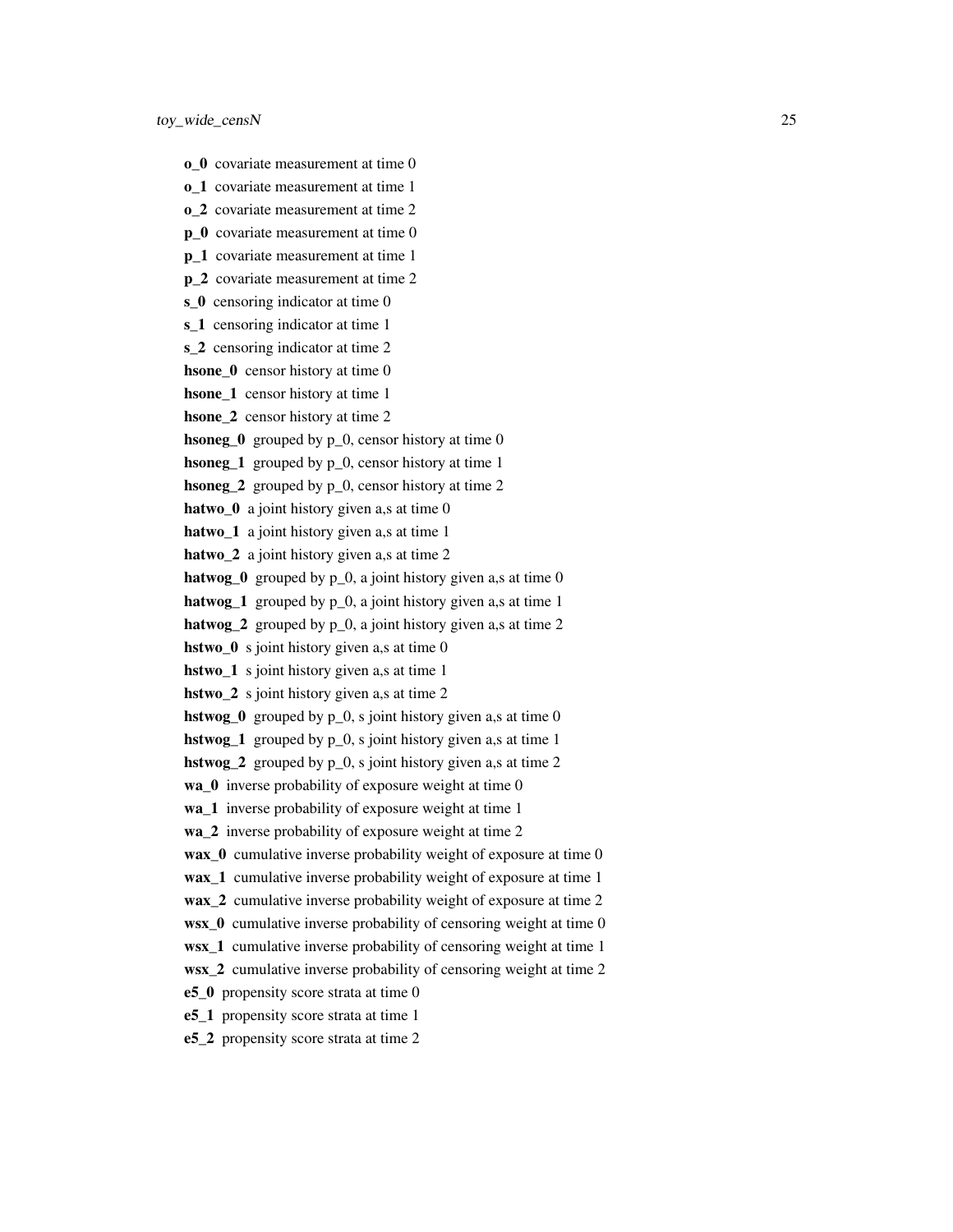<span id="page-25-0"></span>

The toy\_wide\_censY data set contains 1,000 records and 52 variables. These variables include time-varying exposures, outcomes, and covariates, along with strata and censoring indicators. Timevarying inverse-probability-of-exposure weights and censoring weights are available as well.

#### Usage

data(toy\_wide\_censY)

# Format

A data frame with 1,000 rows and 52 variables:

uid subject ID

- a\_0 exposure measurement at time 0
- a\_1 exposure measurement at time 1
- a\_2 exposure measurement at time 2
- l\_0 covariate measurement at time 0
- l\_1 covariate measurement at time 1
- l\_2 covariate measurement at time 2
- m<sub>0</sub> covariate measurement at time 0
- m 1 covariate measurement at time 1
- m 2 covariate measurement at time 2
- n 0 covariate measurement at time 0
- n\_1 covariate measurement at time 1
- n\_2 covariate measurement at time 2
- o\_0 covariate measurement at time 0
- o\_1 covariate measurement at time 1
- o\_2 covariate measurement at time 2
- p\_0 covariate measurement at time 0
- p\_1 covariate measurement at time 1
- p\_2 covariate measurement at time 2
- s<sub>0</sub> censoring indicator at time 0
- s<sub>1</sub> censoring indicator at time 1
- s\_2 censoring indicator at time 2
- hsone\_0 censor history at time 0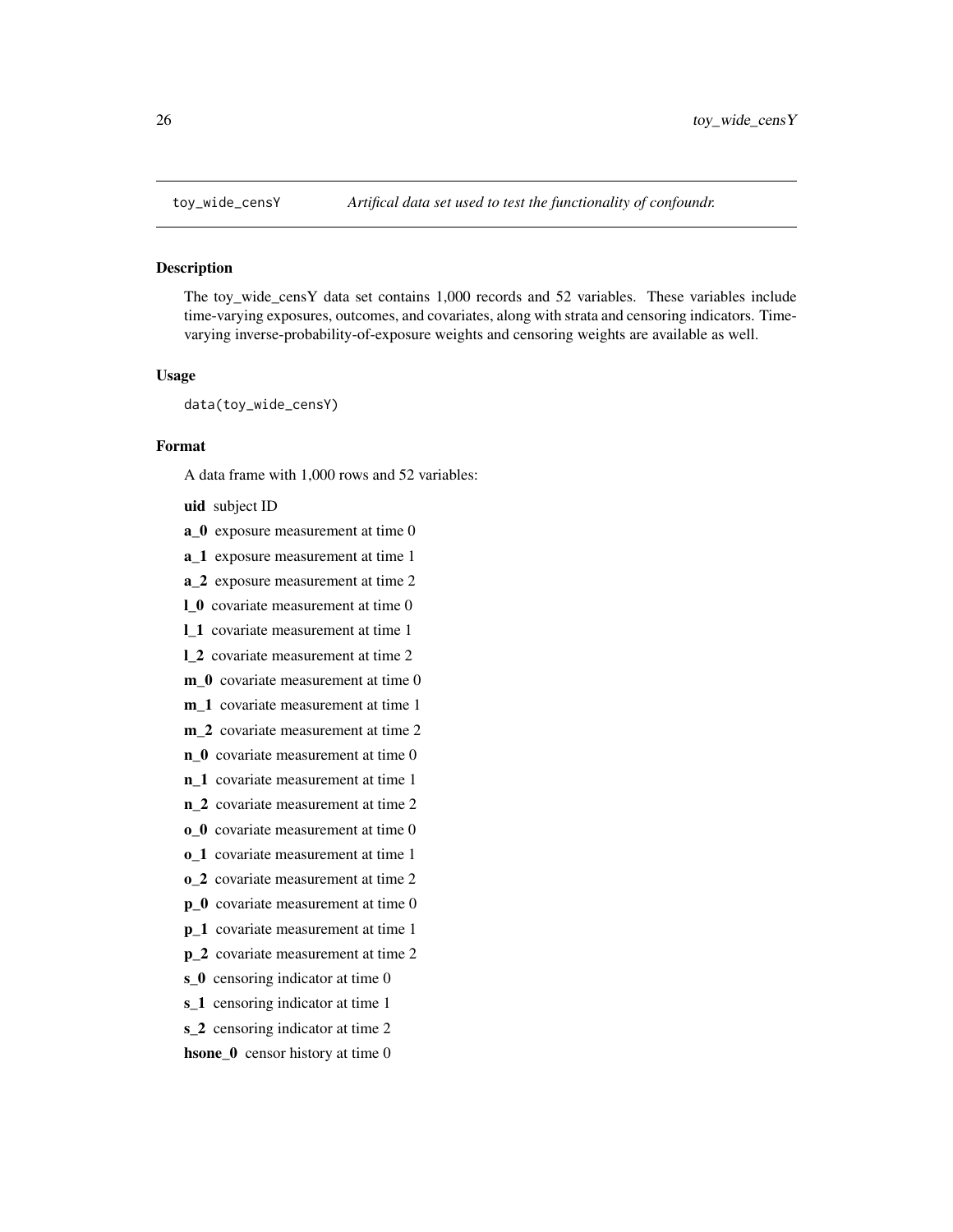- hsone\_1 censor history at time 1
- hsone 2 censor history at time 2
- **hsoneg**  $\bf{0}$  grouped by  $\bf{p}$   $\bf{0}$ , censor history at time 0
- hsoneg\_1 grouped by p\_0, censor history at time 1
- hsoneg<sub>2</sub> grouped by  $p_0$ , censor history at time 2
- hatwo  $\theta$  a joint history given a,s at time 0
- hatwo<sub>\_1</sub> a joint history given a,s at time 1
- hatwo<sub>\_2</sub> a joint history given a,s at time 2
- hatwog\_0 grouped by  $p_0$ , a joint history given a,s at time 0
- **hatwog** 1 grouped by  $p_0$ , a joint history given a,s at time 1
- hatwog\_2 grouped by  $p_0$ , a joint history given a,s at time 2
- hstwo\_0 s joint history given a,s at time 0
- hstwo\_1 s joint history given a,s at time 1
- hstwo<sub>2</sub> s joint history given a,s at time 2
- **hstwog**<sup>0</sup> grouped by  $p_0$ , s joint history given a,s at time 0
- **hstwog** 1 grouped by  $p_0$ , s joint history given a,s at time 1
- hstwog\_2 grouped by p\_0, s joint history given a,s at time 2
- wa\_0 inverse probability of exposure weight at time 0
- wa 1 inverse probability of exposure weight at time 1
- wa\_2 inverse probability of exposure weight at time 2
- wax\_0 cumulative inverse probability weight of exposure at time 0
- wax\_1 cumulative inverse probability weight of exposure at time 1
- wax\_2 cumulative inverse probability weight of exposure at time 2
- wsx\_0 cumulative inverse probability of censoring weight at time 0
- wsx\_1 cumulative inverse probability of censoring weight at time 1
- wsx\_2 cumulative inverse probability of censoring weight at time 2
- e5\_0 propensity score strata at time 0
- e5\_1 propensity score strata at time 1
- e5\_2 propensity score strata at time 2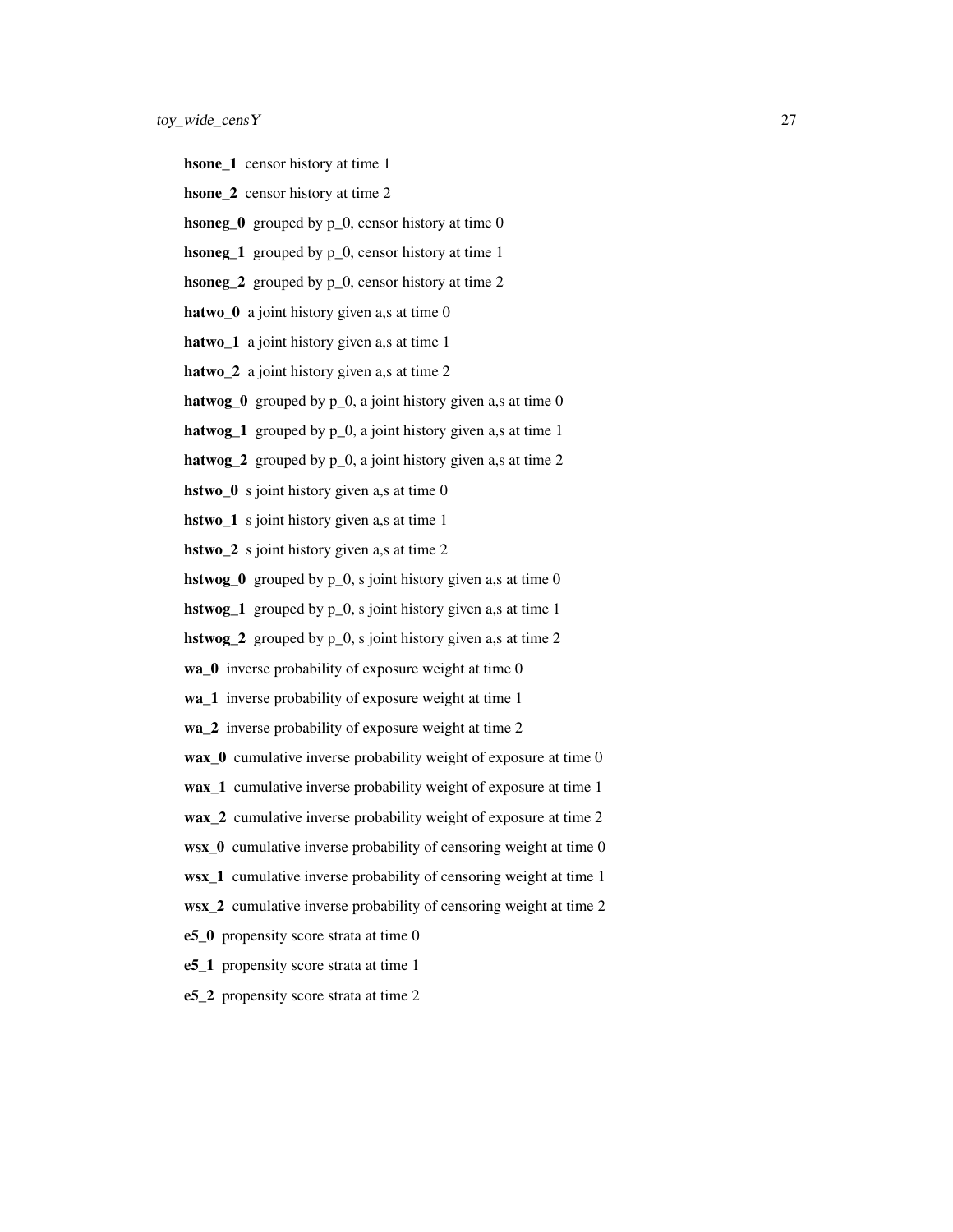<span id="page-27-0"></span>

The toy\_wide\_censN data set contains 1,000 records and 52 variables. These variables include time-varying exposures, outcomes, and covariates, along with strata and censoring indicators. Timevarying inverse-probability-of-exposure weights and censoring weights are available as well.

# Usage

data(toy\_wide\_dropoutN)

# Format

A data frame with 1,000 rows and 52 variables:

uid subject ID

- a\_0 exposure measurement at time 0
- a\_1 exposure measurement at time 1
- a\_2 exposure measurement at time 2
- l\_0 covariate measurement at time 0
- l\_1 covariate measurement at time 1
- l\_2 covariate measurement at time 2
- m<sub>0</sub> covariate measurement at time 0
- m 1 covariate measurement at time 1
- m 2 covariate measurement at time 2
- n 0 covariate measurement at time 0
- n\_1 covariate measurement at time 1
- n\_2 covariate measurement at time 2
- o 0 covariate measurement at time 0
- o\_1 covariate measurement at time 1
- o\_2 covariate measurement at time 2
- p\_0 covariate measurement at time 0
- p\_1 covariate measurement at time 1
- p\_2 covariate measurement at time 2
- s<sub>0</sub> censoring indicator at time 0
- s<sub>1</sub> censoring indicator at time 1
- s\_2 censoring indicator at time 2

haone\_0 exposure history at time 0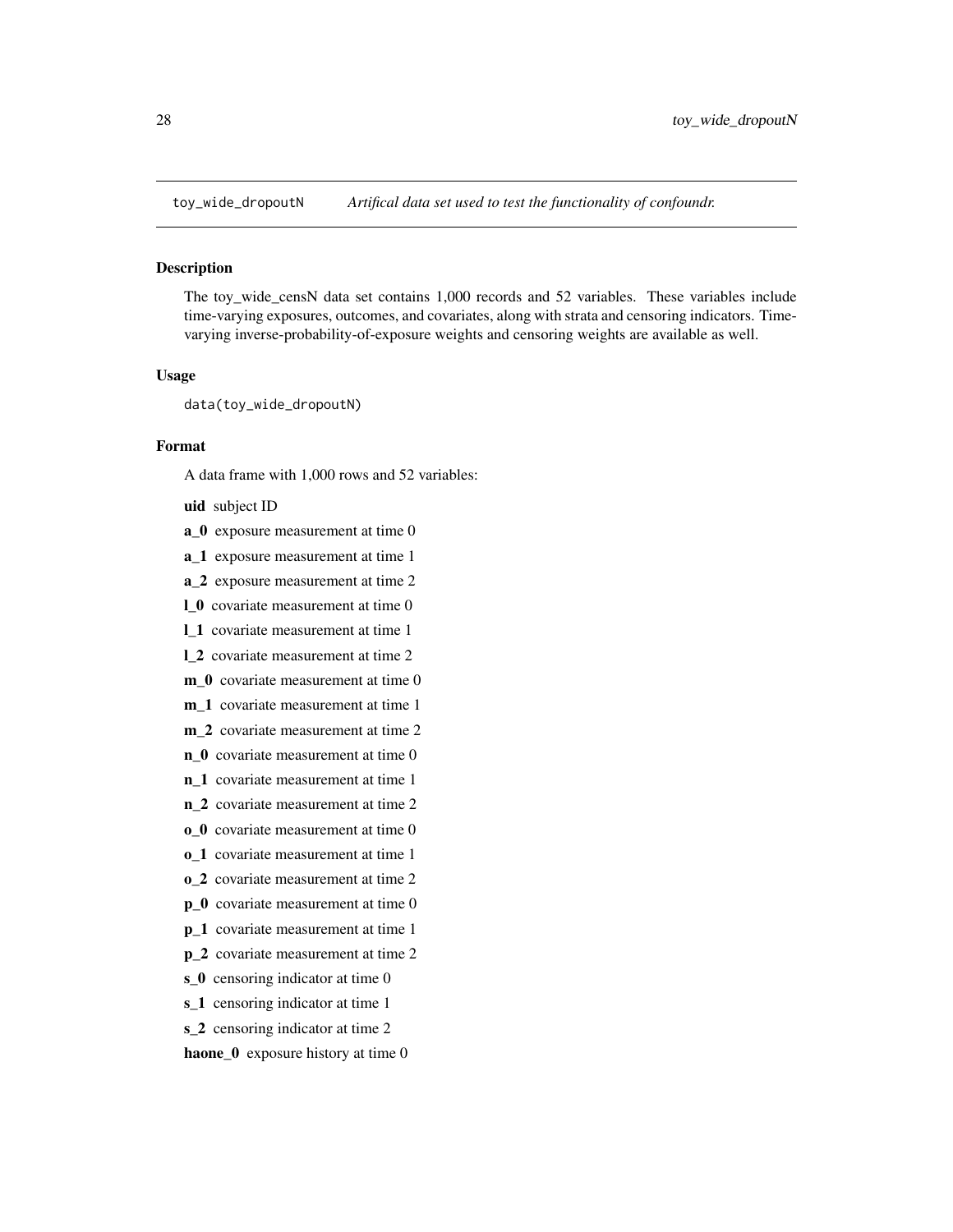- haone\_1 exposure history at time 1
- haone 2 exposure history at time 2
- **haoneg**  $\bf{0}$  grouped by  $\bf{p}$   $\bf{0}$ , exposure history at time 0
- haoneg\_1 grouped by  $p_0$ , exposure history at time 1
- haoneg\_2 grouped by  $p_0$ , exposure history at time 2
- hatwo  $\theta$  a joint history given a,s at time 0
- hatwo<sub>\_1</sub> a joint history given a,s at time 1
- hatwo<sub>\_2</sub> a joint history given a,s at time 2
- hatwog\_0 grouped by  $p_0$ , a joint history given a,s at time 0
- **hatwog** 1 grouped by  $p_0$ , a joint history given a,s at time 1
- hatwog\_2 grouped by  $p_0$ , a joint history given a,s at time 2
- hstwo<sub>\_0</sub> s joint history given a,s at time 0
- hstwo\_1 s joint history given a,s at time 1
- hstwo<sub>2</sub> s joint history given a,s at time 2
- **hstwog**<sup>0</sup> grouped by  $p_0$ , s joint history given a,s at time 0
- **hstwog** 1 grouped by  $p_0$ , s joint history given a,s at time 1
- hstwog\_2 grouped by p\_0, s joint history given a,s at time 2
- wa\_0 inverse probability of exposure weight at time 0
- wa 1 inverse probability of exposure weight at time 1
- wa\_2 inverse probability of exposure weight at time 2
- wax\_0 cumulative inverse probability weight of exposure at time 0
- wax\_1 cumulative inverse probability weight of exposure at time 1
- wax\_2 cumulative inverse probability weight of exposure at time 2
- wsx\_0 cumulative inverse probability of censoring weight at time 0
- wsx\_1 cumulative inverse probability of censoring weight at time 1
- wsx\_2 cumulative inverse probability of censoring weight at time 2
- e5\_0 propensity score strata at time 0
- e5\_1 propensity score strata at time 1
- e5\_2 propensity score strata at time 2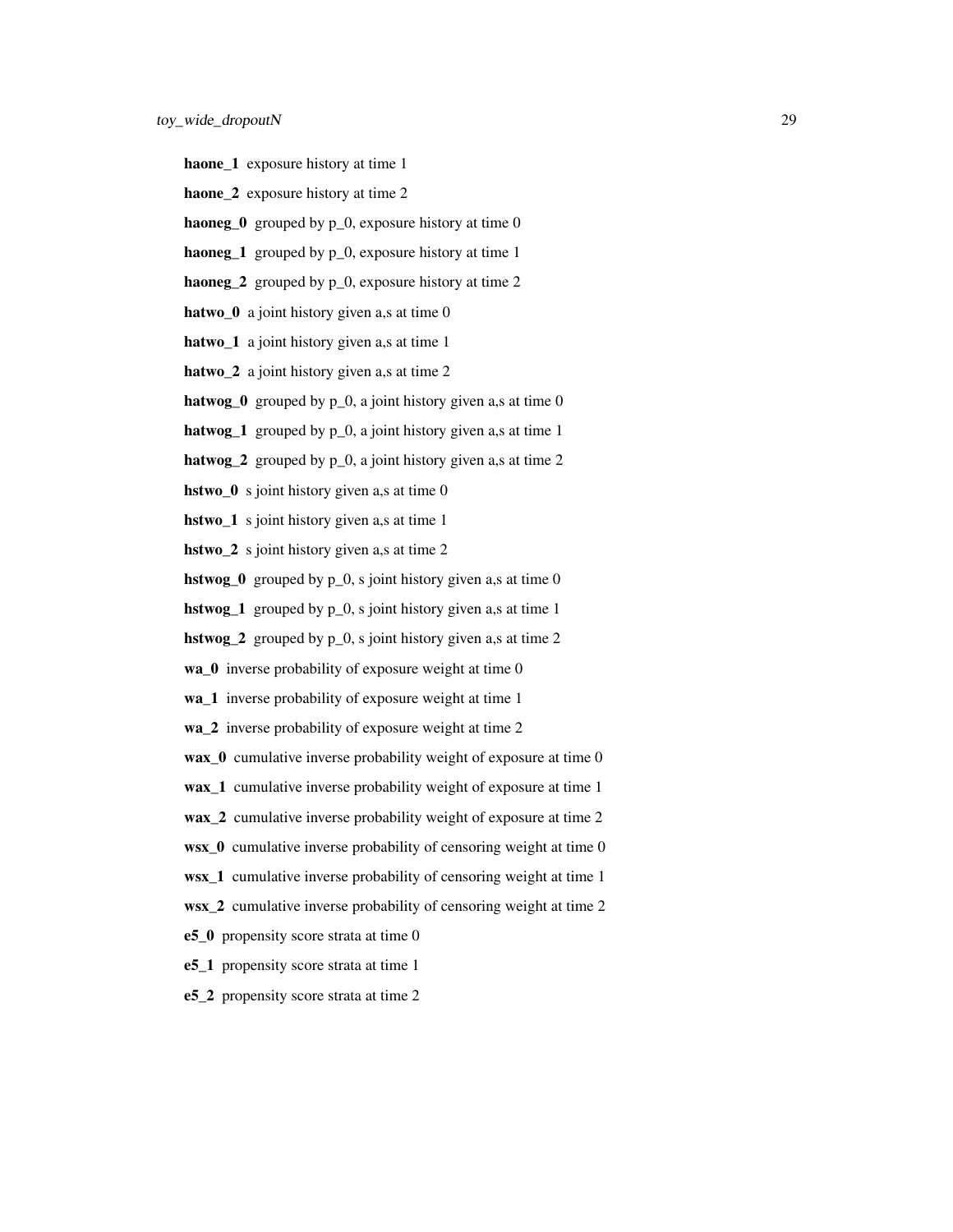<span id="page-29-0"></span>

The toy\_wide\_dropoutY data set contains 1,000 records and 52 variables. These variables include time-varying exposures, outcomes, and covariates, along with strata and censoring indicators. Timevarying inverse-probability-of-exposure weights and censoring weights are available as well.

# Usage

data(toy\_wide\_dropoutY)

# Format

A data frame with 1,000 rows and 52 variables:

uid subject ID

- a\_0 exposure measurement at time 0
- a\_1 exposure measurement at time 1
- a\_2 exposure measurement at time 2
- l\_0 covariate measurement at time 0
- l\_1 covariate measurement at time 1
- l\_2 covariate measurement at time 2
- m<sub>0</sub> covariate measurement at time 0
- m 1 covariate measurement at time 1
- m 2 covariate measurement at time 2
- n 0 covariate measurement at time 0
- n\_1 covariate measurement at time 1
- n\_2 covariate measurement at time 2
- o 0 covariate measurement at time 0
- o\_1 covariate measurement at time 1
- o\_2 covariate measurement at time 2
- p\_0 covariate measurement at time 0
- p\_1 covariate measurement at time 1
- p\_2 covariate measurement at time 2
- s<sub>0</sub> censoring indicator at time 0
- s<sub>1</sub> censoring indicator at time 1
- s\_2 censoring indicator at time 2

haone\_0 exposure history at time 0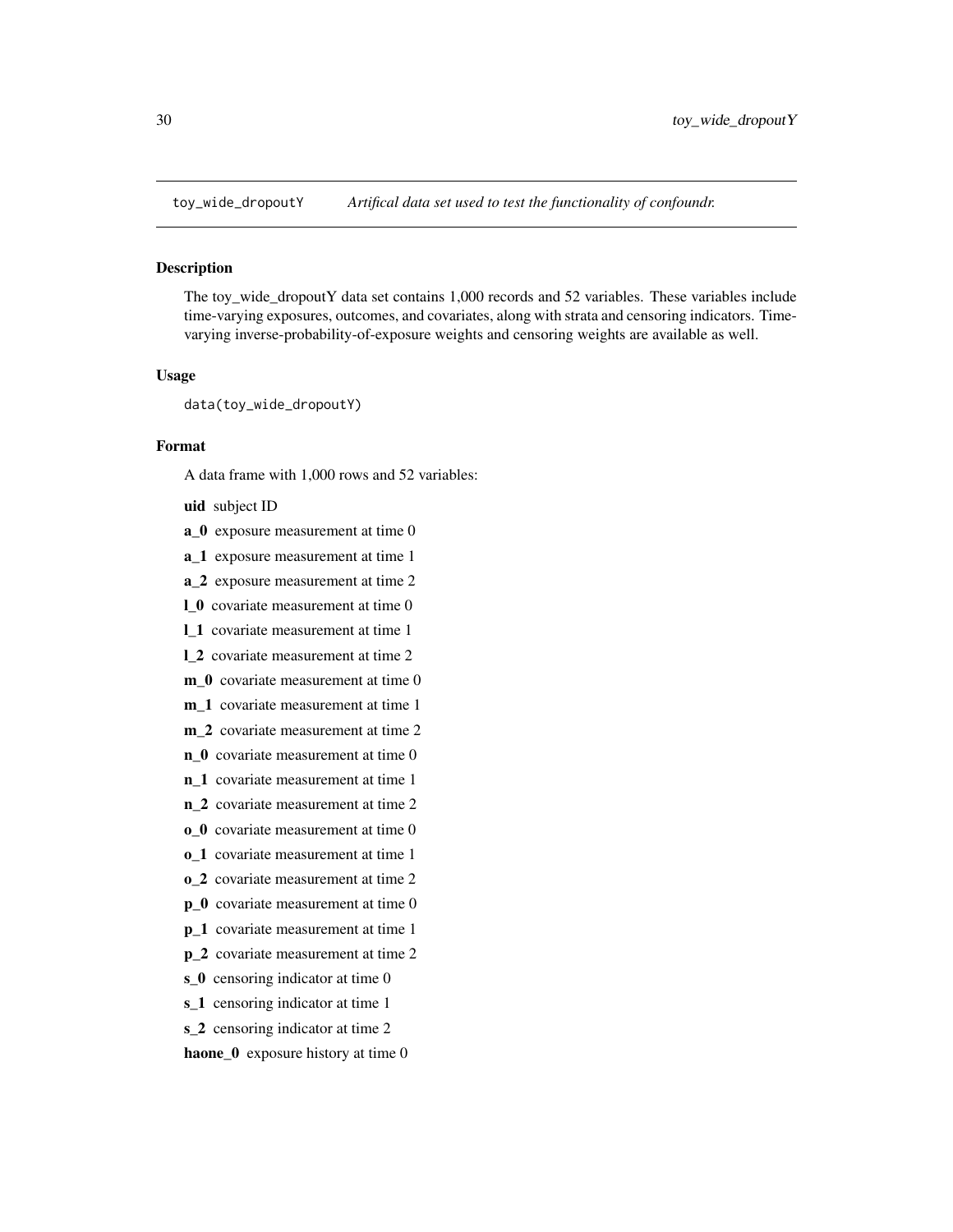- haone\_1 exposure history at time 1
- haone 2 exposure history at time 2
- **haoneg**  $\bf{0}$  grouped by  $\bf{p}$   $\bf{0}$ , exposure history at time 0
- haoneg\_1 grouped by  $p_0$ , exposure history at time 1
- haoneg\_2 grouped by  $p_0$ , exposure history at time 2
- hatwo  $\theta$  a joint history given a,s at time 0
- hatwo<sub>\_1</sub> a joint history given a,s at time 1
- hatwo<sub>\_2</sub> a joint history given a,s at time 2
- hatwog\_0 grouped by  $p_0$ , a joint history given a,s at time 0
- **hatwog** 1 grouped by  $p_0$ , a joint history given a,s at time 1
- hatwog\_2 grouped by  $p_0$ , a joint history given a,s at time 2
- hstwo<sub>\_0</sub> s joint history given a,s at time 0
- hstwo<sub>1</sub> s joint history given a,s at time 1
- hstwo<sub>2</sub> s joint history given a,s at time 2
- **hstwog**<sup>0</sup> grouped by  $p_0$ , s joint history given a,s at time 0
- **hstwog** 1 grouped by  $p_0$ , s joint history given a,s at time 1
- hstwog\_2 grouped by p\_0, s joint history given a,s at time 2
- wa\_0 inverse probability of exposure weight at time 0
- wa 1 inverse probability of exposure weight at time 1
- wa\_2 inverse probability of exposure weight at time 2
- wax\_0 cumulative inverse probability weight of exposure at time 0
- wax\_1 cumulative inverse probability weight of exposure at time 1
- wax\_2 cumulative inverse probability weight of exposure at time 2
- wsx\_0 cumulative inverse probability of censoring weight at time 0
- wsx\_1 cumulative inverse probability of censoring weight at time 1
- wsx\_2 cumulative inverse probability of censoring weight at time 2
- e5\_0 propensity score strata at time 0
- e5\_1 propensity score strata at time 1
- e5\_2 propensity score strata at time 2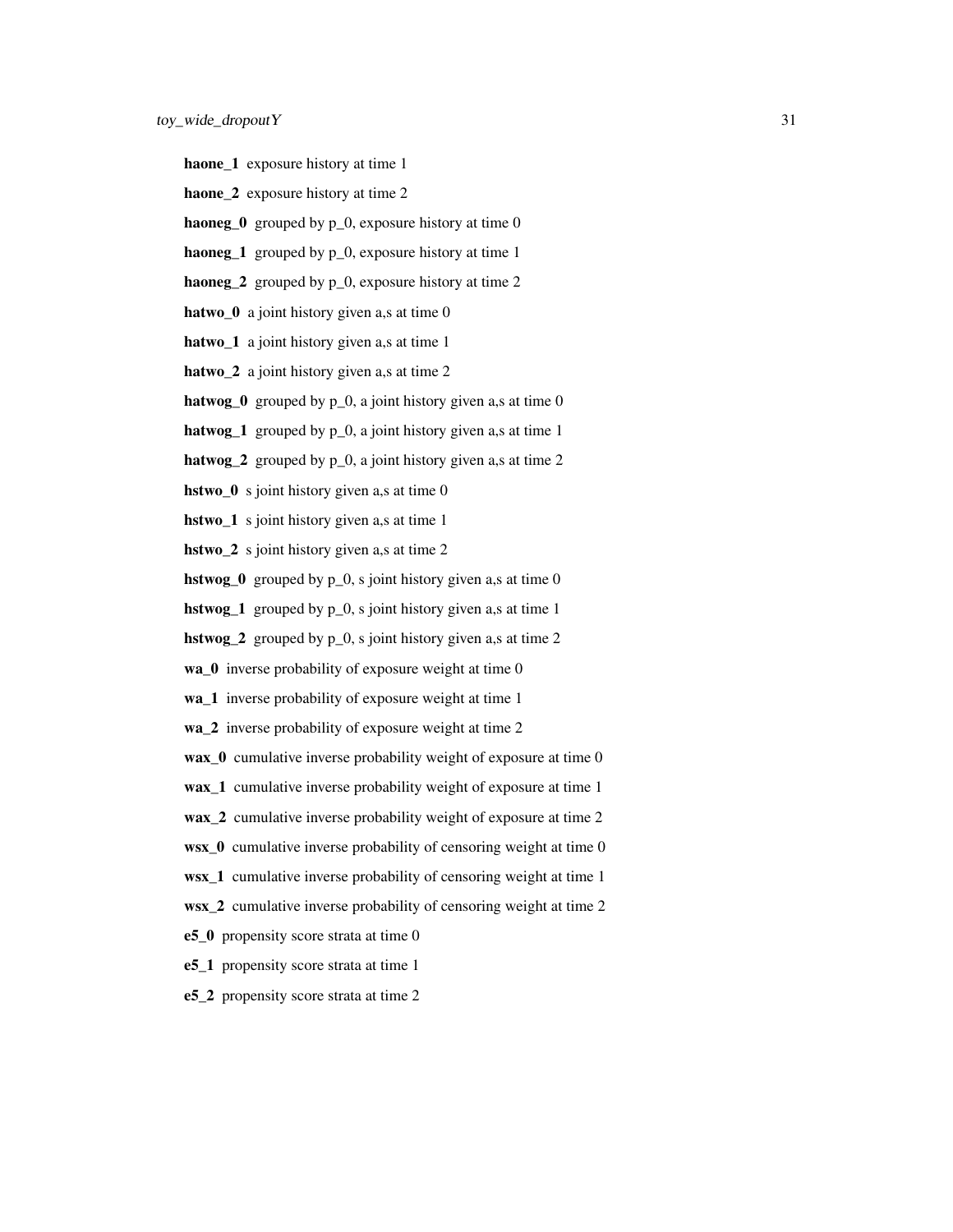<span id="page-31-0"></span>widen *Function to transform data from person-time format to person format suitable for lengthen()*

# Description

Function to transform data from person-time format to person format suitable for lengthen()

# Usage

```
widen(input, id, time, exposure, covariate, history = NULL,
  weight.exposure = NULL, weight.censor = NULL, strata = NULL,
  censor = NULL
```
#### Arguments

| input           | dataframe in long format e.g., a person-time format                |
|-----------------|--------------------------------------------------------------------|
| id              | unique identifier at the unit (person) level                       |
| time            | unique index for each observation within each unit                 |
| exposure        | the exposure of interest at time t                                 |
| covariate       | a vector of covariates at time t                                   |
| history         | variable describing exposure history through time t                |
| weight.exposure |                                                                    |
|                 | inverse probability weight for exposure, at or through time t      |
| weight.censor   | cumulative inverse probability weight for censoring through time t |
| strata          | propensity score strata at time t                                  |
| censor          | censoring indicators at time t                                     |

# Details

Numeric formats are preserved, factors are coerced into character.

# Value

A "wide" dataframe where each row uniquely indexes a single subject's data, so that columns index measurement of each variable at each time. The indices should be indicated with an underscore suffix followed by the time, e.g. variable\_1,variable\_2.

# Examples

```
# Simulate long data set for two subjects
id \leq as.numeric(c(1, 1, 1, 2, 2, 2))time <- as.numeric(c(0, 1, 2, 0, 1, 2))
a \leftarrow as.numeric(c(0, 1, 1, 1, 1, 0))1 \leftarrow as.numeric(rbinom(6, 1, 0.5))
```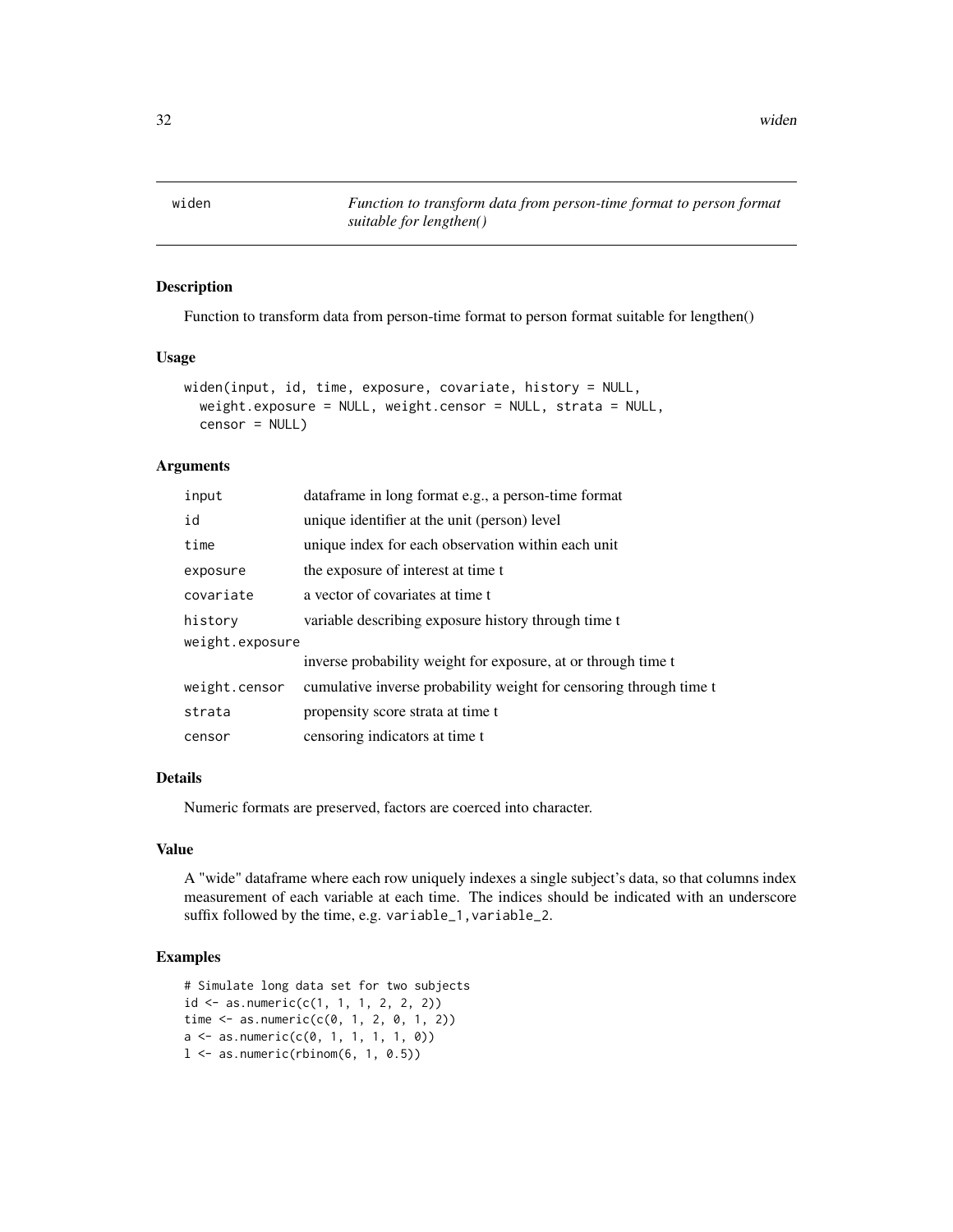widen 33

```
m \leq -as.numeric(rbinom(6, 1, 0.5))
n \leftarrow as.numeric(rbinom(6, 1, 0.5))mydata.long <- data.frame(id, time, a, l, m, n)
# Run the widen() function
mydata.wide <- widen(input=mydata.long,
                     id="id", time="time",
                     exposure="a",
                     covariate=c("1", "m", "n"))
```